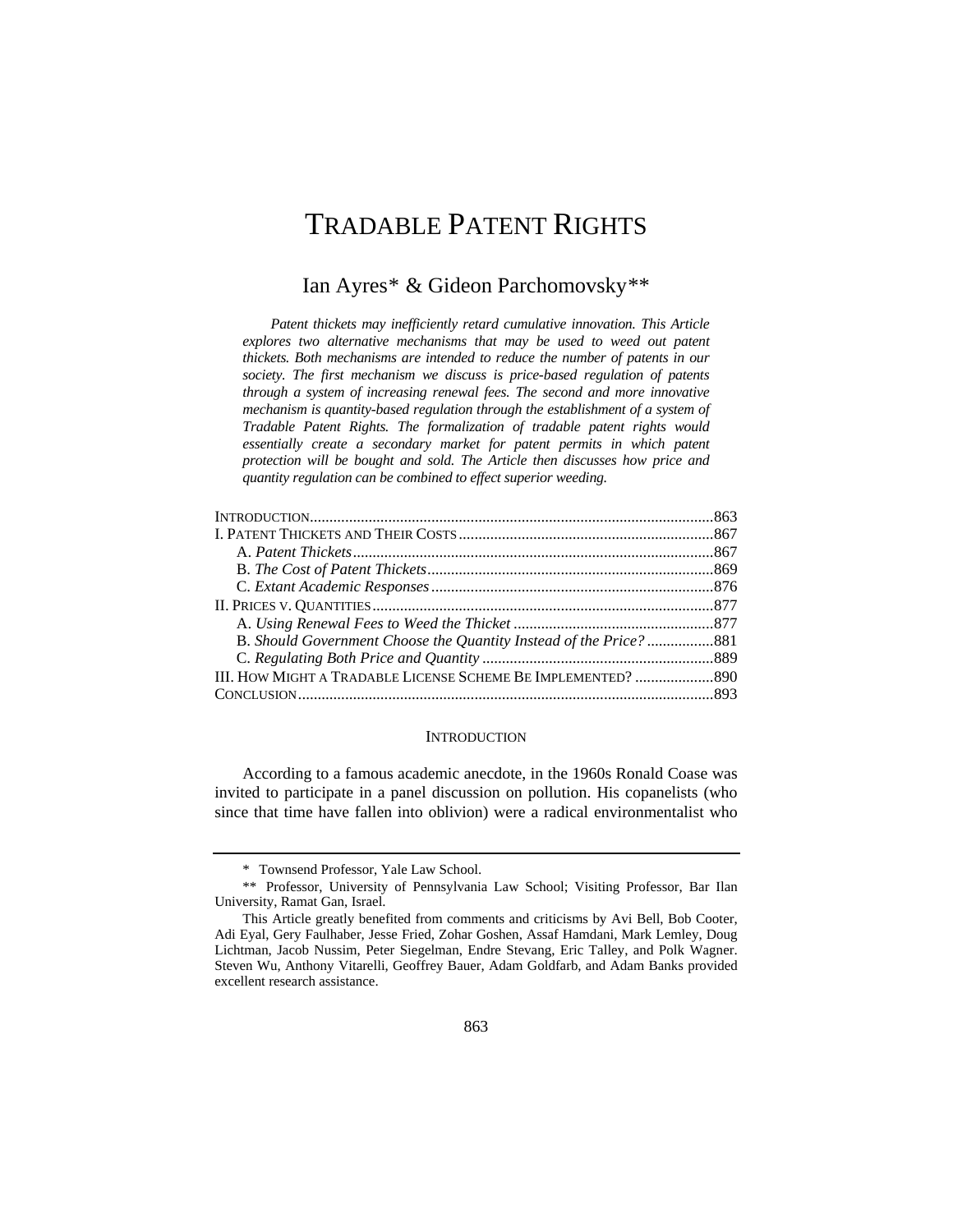passionately argued that pollution is the worst problem to ever face humanity and an equally extreme conservative who vehemently denied that pollution even exists. When it was Coase's turn to speak, he reportedly slowly turned his head and said, "I am sure that pollution exists, I know that much; what I do not know is whether we have enough of it."<sup>[1](#page-1-0)</sup>

A substantially identical question to that which bothered Coase about four decades ago now preoccupies patent theorists. But, unlike Coase, who did not know whether we had *enough* pollution—or, more precisely, enough of the underlying activities from which pollution results—patent scholars seem to believe that we have *too* many patents. Patents are supposed to promote innovation, and virtually all economists agree that "innovation is the main driver of economic growth."<sup>[2](#page-1-1)</sup> But there is a growing concern that the modern patent system actually chills, not promotes, innovation. In recent years, aggressive filing patterns by private firms and excessively loose standards of review at the United States Patent and Trademark Office (USPTO)<sup>[3](#page-1-2)</sup> have combined to produce an unprecedented proliferation of patents.<sup>[4](#page-1-3)</sup> A particularly disconcerting result of the increase in the number of patents is the emergence of patent thickets: multiple patents that cover a single product or technology.<sup>[5](#page-1-4)</sup> Patent thickets can be found in several key industries, such as semiconductors, biotechnology, computer software, and the Internet.<sup>[6](#page-1-5)</sup>

Patent thickets are especially harmful in cumulative innovation settings. In such settings, the need to secure licenses from multiple patentees, each

<span id="page-1-0"></span><sup>1.</sup> One of us heard the story from Bruce Lehmann, a former student of Ronald Coase and currently a professor at the University of California, San Diego, in a presentation he gave at the Business Method Patents and Financial Services conference that was organized by the Federal Reserve Bank of Atlanta in April 2003. The conference program with a link to an outline of Professor Lehmann's presentation is available at http://www.frbatlanta.org/ invoke.cfm?objectid=A6BDAC9C-384A-4C59-9096A079D324A9B7&method=display.

<span id="page-1-1"></span><sup>2.</sup> *See, e.g.*, DAVID WARSH, KNOWLEDGE AND THE WEALTH OF NATIONS: A STORY OF ECONOMIC DISCOVERY (2006) (discussing the importance of innovation to economic growth).

<span id="page-1-2"></span><sup>3.</sup> *See, e.g.*, Robert P. Merges, *As Many as Six Impossible Patents Before Breakfast: Property Rights for Business Concepts and Patent System Reform*, 14 BERKELEY TECH. L.J. 577, 589-90 (1999) (discussing the poor quality of patent applications in terms of the number and nature of prior art references).

<span id="page-1-3"></span><sup>4.</sup> *See* U.S. PATENT AND TRADEMARK OFFICE, PERFORMANCE AND ACCOUNTABILITY REPORT: FISCAL YEAR 2003, at 107 (2003); Gideon Parchomovsky & R. Polk Wagner, *Patent Portfolios*, 154 U. PA. L. REV. 1, 17 (2005) ("Notwithstanding the high private cost of patent protection and the relatively low expected value of individual patents, the number of filings in the U.S. (and worldwide) continues to increase."). For more specific discussion that includes figures, see *infra* Part I*.*

<span id="page-1-4"></span><sup>5.</sup> The term "patent thicket" probably originated in the 1970s in a series of cases involving Xerox's patents. *See* Gavin Clarkson, Objective Identification of Patent Thickets: A Network Analytic Approach (2004) (unpublished Ph.D. dissertation, Harvard Business School) (on file with author).

<span id="page-1-5"></span><sup>6.</sup> *See* Carl Shapiro, *Navigating the Patent Thicket: Cross Licenses, Patent Pools, and Standard Setting*, *in* 1 INNOVATION POLICY AND THE ECONOMY 119 (Adam B. Jaffe et al. eds., 2001), *available at* http://faculty.haas.berkeley.edu/shapiro/thicket.pdf.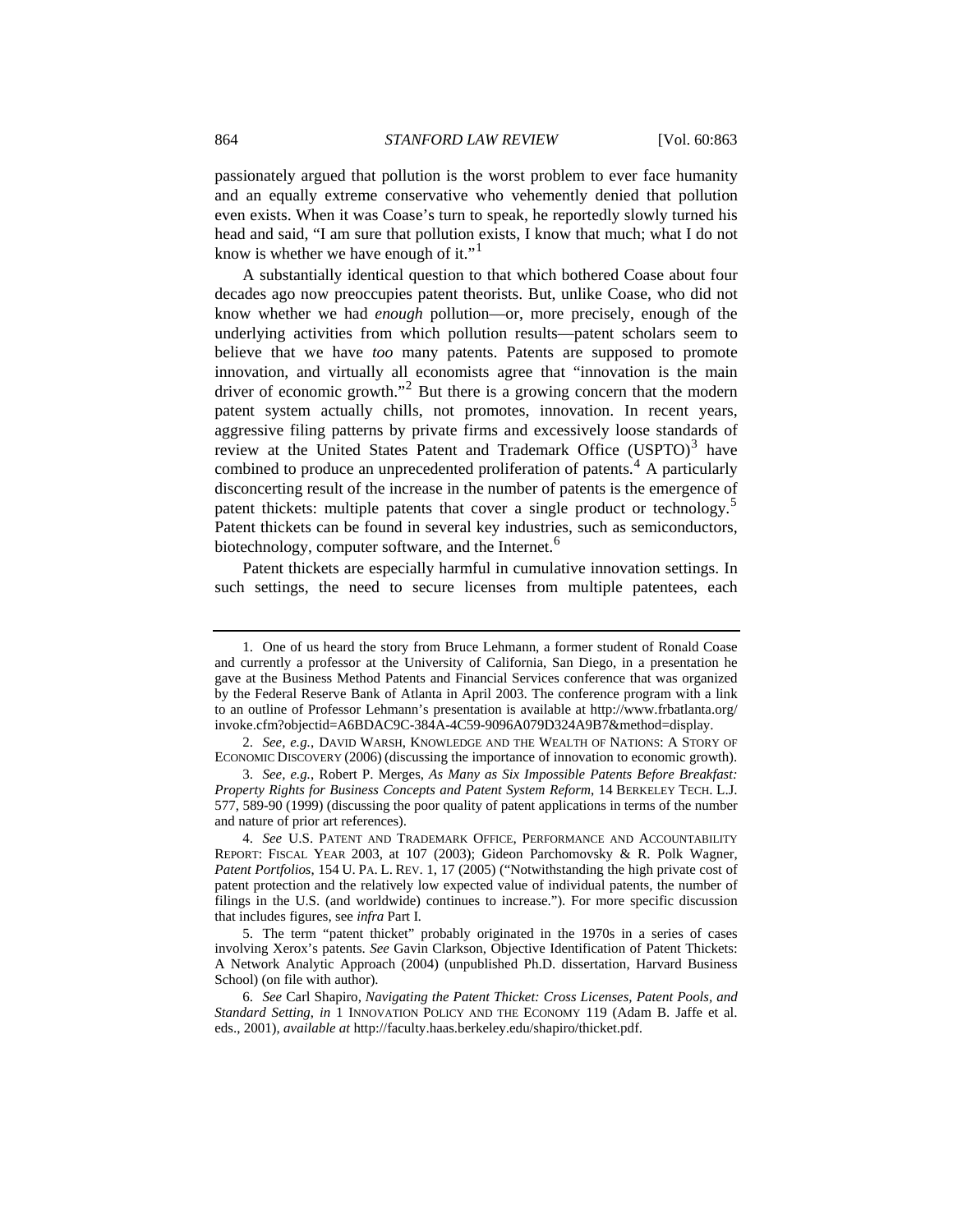possessing a veto power over the production of new innovation (1) dramatically increases bargaining costs between patentees and subsequent innovators; (2) creates a potential for hold-ups; and (3) lowers the profits of the original patentees. Patent thickets also harm regular users of patented products and technology by making it more expensive for users to gain access to the relevant product or technology.

Economists and legal scholars have advanced various mechanisms to mitigate the harmful effects of patent thickets. Carl Shapiro has suggested that cross licensing and patent pools can be effective in reducing patent thickets and has called for the relaxation of various antitrust doctrines to accommodate those arrangements.<sup>[7](#page-2-0)</sup> Other economists, such as Adam Jaffe and Josh Lerner, and legal scholars have focused their search on solutions for the USPTO and recommended various reforms in the standards of patent examination in order to better screen for valid patents.<sup>[8](#page-2-1)</sup> Finally, Dan Burk and Mark Lemley have called for different application of equitable rules in different industries.<sup>[9](#page-2-2)</sup> This proposal would lead to a dramatic shortening of patent terms in various industries, which in turn, would reduce the overall number of valid patents.

In this Article, we seek to explore two alternative mechanisms that may be used to weed out patent thickets. Both mechanisms are intended to reduce the number of patents in our society. The first mechanism we discuss is price-based regulation of patents through a system of renewal fees. Renewal fees are already being used in the United States and foreign countries.<sup>[10](#page-2-3)</sup> Empirical studies show that even very modest renewal fees have prompted patentees to abandon patents, $11$  thereby reducing the number of patents with which subsequent innovators need to contend. The discussion of renewal fees will therefore focus on ways to improve the workings of the existing system.

The second and more innovative mechanism is quantity-based regulation through the establishment of a system of tradable patent rights. The formalization of tradable patent rights will essentially create a secondary market for patent permits in which patent protection will be bought and sold. While this proposal may seem at first radical and far-fetched, it should be borne in mind that a similar system has been implemented in the context of industrial pollution.[12](#page-2-5) The introduction of tradable emission permits for sulfur dioxide

<span id="page-2-3"></span>10. *See* 37 C.F.R. § 2.6 (2007); European Patent Convention art. 86, Oct. 5, 1973, 1065 U.N.T.S. 199.

11. Parchomovsky & Wagner, *supra* note 4, at 14.

<sup>7.</sup> *Id.*

<span id="page-2-1"></span><span id="page-2-0"></span><sup>8.</sup> *E.g.*, ADAM B. JAFFE & JOSH LERNER, INNOVATION AND ITS DISCONTENTS: HOW OUR BROKEN PATENT SYSTEM IS ENDANGERING INNOVATION AND PROGRESS, AND WHAT TO DO ABOUT IT 171-72, 178 (2004).

<span id="page-2-2"></span><sup>9.</sup> Dan L. Burk & Mark A. Lemley, *Policy Levers in Patent Law*, 89 VA. L. REV. 1575, 1631-32 (2003); *see id.* at 1578-79 (suggesting that patent law should be tailored to the needs of specific industries).

<span id="page-2-5"></span><span id="page-2-4"></span><sup>12.</sup> *See* Bruce A. Ackerman & Richard B. Stewart, *Reforming Environmental Law*, 37 STAN. L. REV. 1333, 1341-42 (1985) (proposing tradable emissions permits as an alternative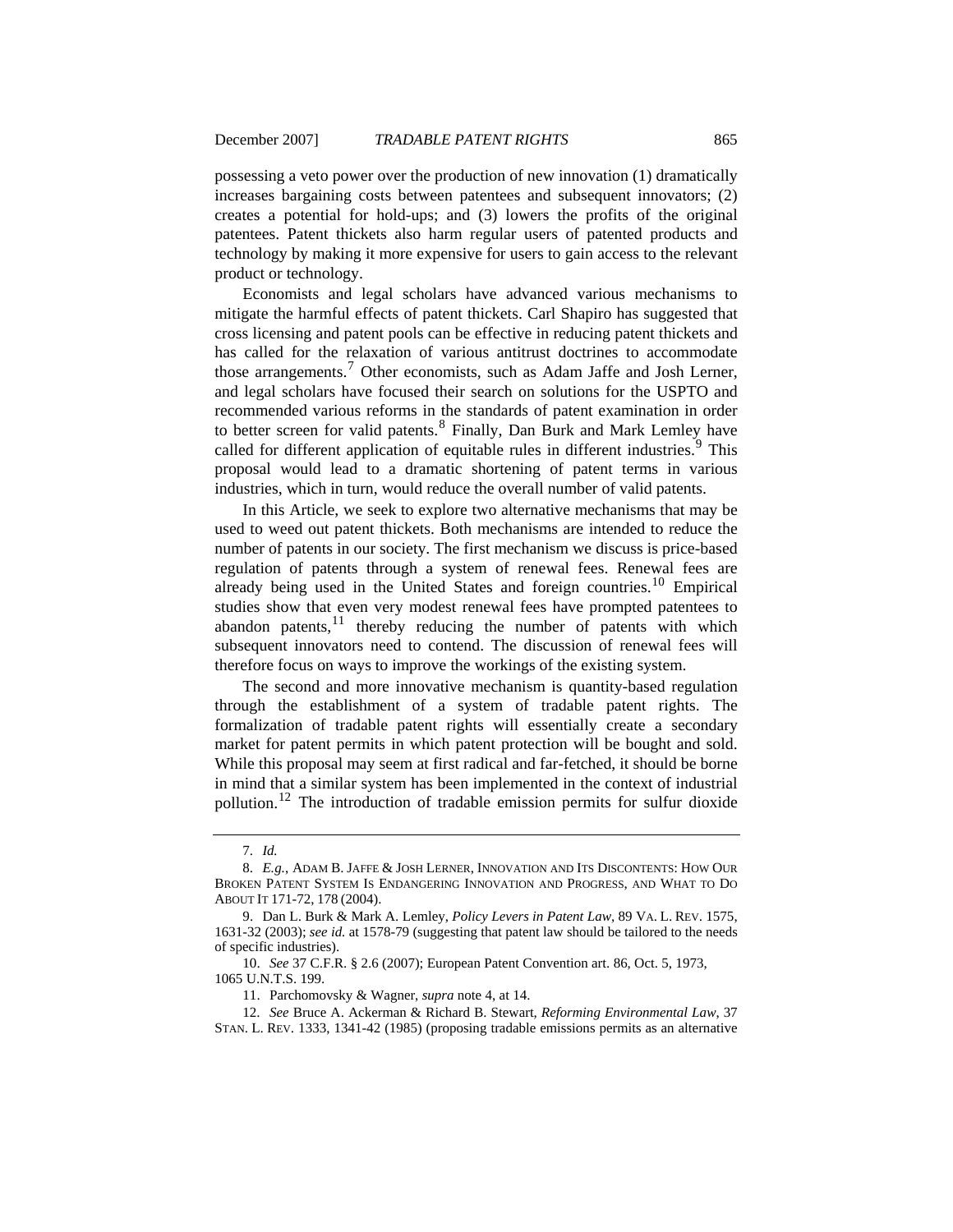$(SO<sub>2</sub>)$  in the 1990 Amendments to Title VI of the Clean Air Act resulted in a dramatic improvement in air quality and is viewed by economists and environmentalists alike as a success story. Furthermore, it is widely believed that the use of tradable permits can solve other environmental problems such as depletion of ocean fisheries.<sup>[13](#page-3-0)</sup> Tradable rights systems induce actors to behave in a more socially desirable fashion by imposing quantity limits and inducing voluntary rights transfers from less efficient to more efficient users.

A similar mechanism may be adopted to reduce the "informational haze" produced by patent thickets. Policymakers can set a cap on the overall number of patents<sup>[14](#page-3-1)</sup>—or, more precisely, the overall number of years of patent protection—and institute a system of tradable patent rights. Doing so will induce holders of low-value patents to sell their rights to higher value inventors, thereby improving the efficiency of the entire patent system. Likewise, such a system will prompt new patentees to purchase the right amount of protection. Patentees will be able to acquire one, five, or fifteen years of protection depending on the commercial success of their inventions. Valueless patents will be abandoned, clearing the path for newer, more valuable inventions. Over time, this process will weed out patent thickets, as valueless and low-value patents are relinquished.

Implementation of the proposed solution will effect a dramatic shift in the existing patent system. While patentees will continue to submit their applications to the review of the USPTO, approval will no longer mean an automatic fixed term of twenty years. Instead, successful applicants will need to purchase tradable patent licenses either from the USPTO or on the secondary market and will be able to tailor the protection term to their specific needs.<sup>[15](#page-3-2)</sup> The price of the protection will be determined by the forces of supply and demand, not by administrative fiat.

The remainder of the Article consists of three parts. Part I discusses the burgeoning phenomenon of patent thickets and its adverse effect on innovation. Part II explains how price- and quantity-based regulation may arrest the development of patent thickets. We first assess each of the mechanisms on a stand-alone basis and then consider the possibility of combining them in order to achieve optimal weeding. Part III addresses the issue of implementation by

<span id="page-3-0"></span>to command-and-control regulation).

<sup>13.</sup> *See* discussion *infra* Part II.B.

<span id="page-3-1"></span><sup>14.</sup> Admittedly, determining what the cap should be is a difficult task. In this sense, the analogy between industrial pollution and patents is imperfect. In the context of industrial pollution, the cap was set based on careful environmental research. There is no analogous way to determine the desirable quantity of patents. We have not yet figured out a way to measure the optimal level of innovation in our society. In this Article, we use the current level of patent protection, i.e., the total number of patent years, as the baseline cap. Of course, this number might prove too high or too low but over time it may be adjusted through a process of trial and error.

<span id="page-3-2"></span><sup>15.</sup> *See* discussion *infra* Part III*.*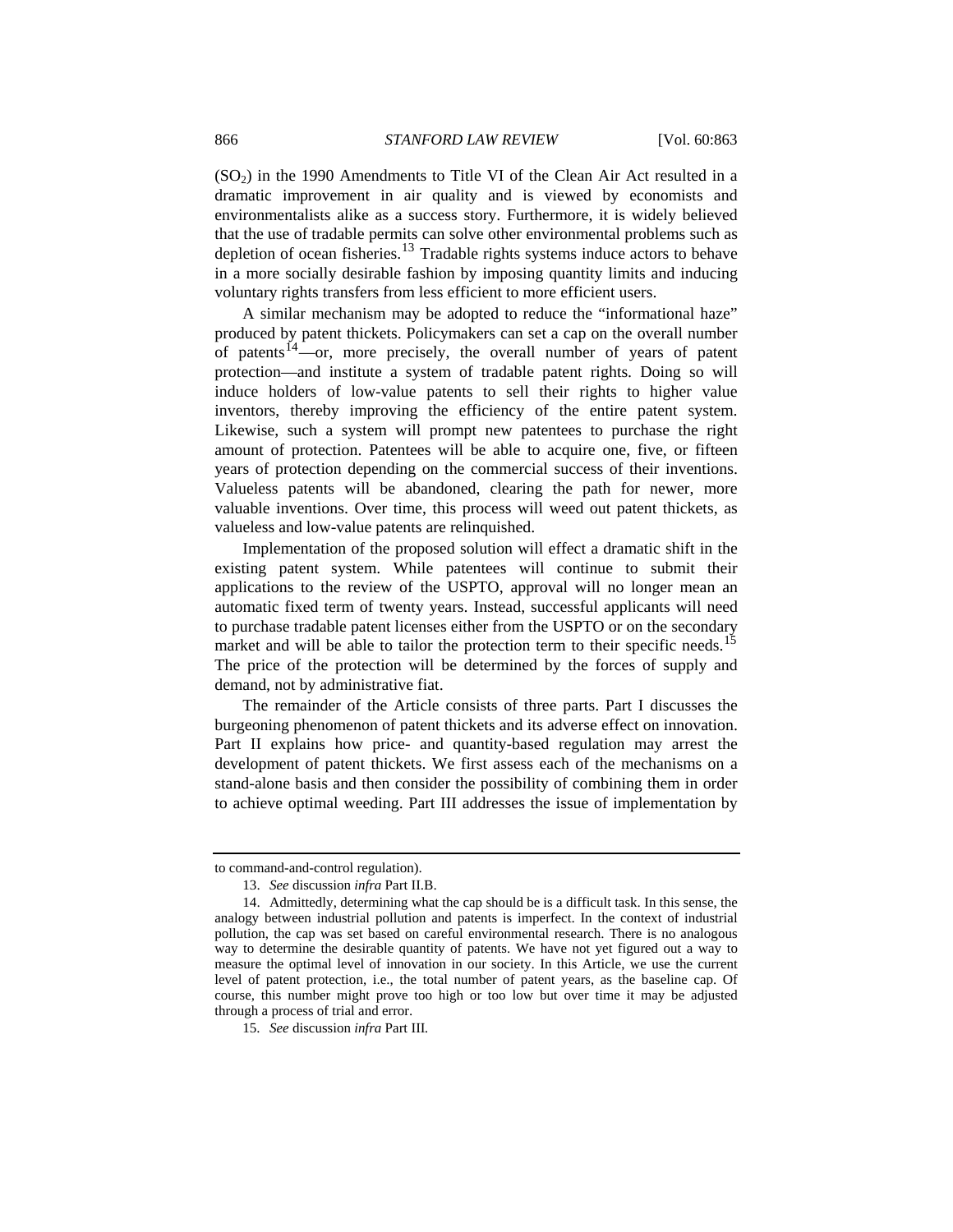<span id="page-4-0"></span>

proposing a way to introduce a tradable patent rights regime. A short conclusion follows.

### I. PATENT THICKETS AND THEIR COSTS

This Part explores the burgeoning phenomenon of patent thickets and its adverse effect on innovation. It then surveys the academic responses to the problem.

# A. *Patent Thickets*

Recent years have seen a dramatic change in patent scholarship. Traditionally, patent scholarship focused, by and large, on the price effects of patent protection. The main problem theorists noted was that patent protection allowed patentees to engage in supracompetitive pricing, generating a social deadweight loss. This line of analysis suggested that patent protection involves a fundamental tradeoff between dynamic and static efficiency: patents spur innovation but only at the cost of distorted pricing. The normative challenge, therefore, was to design policy mechanisms that would minimize the market power of certain patentees without unduly diminishing research and development ( $R&D$ ) incentives.<sup>[16](#page-4-1)</sup>

Through time, patent theorists gradually turned their attention away from static to dynamic efficiency costs. That is, they adjusted their focus away from the deadweight loss generated by patent protection and shifted it to a different problem: the chilling effect of patents on innovation. The dramatic growth in the number of issued patents has prompted a concern that the modern patent system hinders technological progress, and hence retards dynamic efficiency. In particular, the desire of patentees to build strong patent portfolios, coupled with the poor quality of review by the USPTO and the laxity with which it

<span id="page-4-1"></span><sup>16.</sup> *See, e.g.*, Michael Abramowicz, *Perfecting Patent Prizes*, 56 VAND. L. REV. 115, 122-24 (2003) (suggesting ways to improve the workings of patent prizes); Ian Ayres & Paul Klemperer, *Limiting Patentees' Market Power Without Reducing Innovation Incentives: The Perverse Benefits of Uncertainty and Non-Injunctive Remedies*, 97 MICH. L. REV. 985, 987 (1999) (proposing a system of probabilistic patents to limit patentees' market power); Michael Kremer, *Patent Buyouts: A Mechanism for Encouraging Innovation*, 113 Q.J. ECON. 1137, 1147-48 (1998) (describing an auction mechanism that allows for the compensation of inventors without creating deadweight loss); Douglas Gary Lichtman, *Pricing Prozac: Why the Government Should Subsidize the Purchase of Patented Pharmaceuticals*, 11 HARV. J.L. & TECH. 123, 124-25 (1997) (explaining how awarding subsidies to users of pharmaceutical drugs can reduce the deadweight loss associated with patent protection); Steven Shavell & Tanguy van Ypersele, *Rewards Versus Intellectual Property Rights*, 44 J.L. & ECON. 525, 525-29 (2001) (discussing the possibility of replacing intellectual property rights with a system of rewards).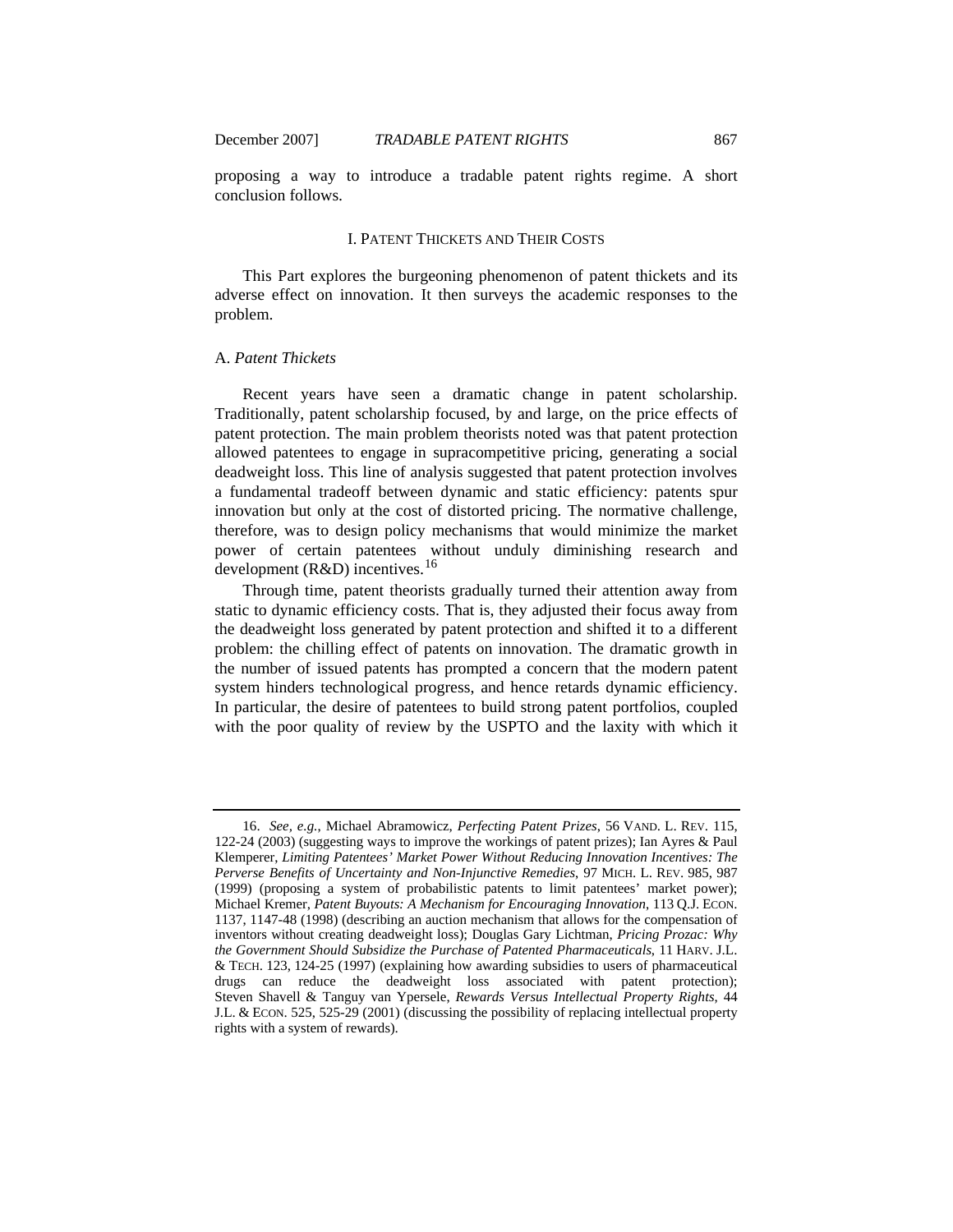grants patents, have dramatically increased the cost of follow-on innovation in our society.<sup>[17](#page-5-0)</sup>

Between 1990 and 2003, the number of U.S. filings more than doubled from 176,264 to 366,043, and the number of issued patents grew from 99,077 to  $187,015$  $187,015$ .<sup>18</sup> Importantly, the dramatic rise in the number of filings and patent grants is not fully attributable to greater investments in R&D. Rather, it stems in large part from a conscious effort by firms to maximize the number of patents per R&D dollar.[19](#page-5-2) The case of IBM is illustrative. From 1994 to 2003, IBM received a total of 24,685 U.S. patents,<sup>[20](#page-5-3)</sup> setting new records for the most U.S. patents received in a single year,  $2<sup>1</sup>$  despite the fact that over the same period IBM slashed its research budget.<sup>[22](#page-5-5)</sup> As befits an industry leader, IBM set

<span id="page-5-3"></span>20. *See* Press Release, U.S. Patent & Trademark Office, USPTO Releases Annual List of Top 10 Organizations Receiving Most U.S. Patents (Jan. 12, 2004) (on file with authors); Press Release, U.S. Patent & Trademark Office, USPTO Releases Annual List of Top 10 Organizations Receiving Most U.S. Patents (Jan. 13, 2003) (on file with authors); Press Release, U.S. Patent & Trademark Office, USPTO Releases Annual List of Top 10 Organizations Receiving Most U.S. Patents (Jan. 10, 2002) (on file with authors); Press Release, U.S. Patent & Trademark Office, USPTO Releases Annual List of 10 Organizations Receiving Most Patents (Jan. 10, 2001) (on file with authors); Press Release, U.S. Patent & Trademark Office, IBM Repeats of PTO's Annual List of 10 Organizations Receiving Most Patents (Jan. 11, 2000) (on file with authors); Press Release, U.S. Patent & Trademark Office, IBM Repeats at Top of PTO's Annual List of 10 Organizations Receiving Most Patents (Jan. 8, 1999) (on file with authors); Press Release, U.S. Patent & Trademark Office, USPTO Announces Top Patent Earners (Jan. 12, 1998) (on file with authors); Press Release, U.S. Patent & Trademark Office, USPTO Announces Last Year's Top Patent Earners (Jan. 21, 1997) (on file with authors); Press Release, U.S. Patent & Trademark Office, USPTO Press Release on Top Patent Earners (Jan. 30, 1996) (on file with authors); History of IBM, 1994, http://www-03.ibm.com/ibm/history/history/year\_1994.html; *see also* Parchomovsky & Wagner, *supra* note 4, at 46 n.147.

<span id="page-5-5"></span><span id="page-5-4"></span>21. Press Release, IBM, IBM Breaks U.S. Patent Record (Jan. 12, 2004), *available at* http://www-03.ibm.com/industries/education/doc/content/news/pressrelease/ 992547110.html.

22. *See* Robert Buderi, *Into the Big Blue Yonder*, TECH. REV., July-Aug. 1999, at 48.

<span id="page-5-0"></span><sup>17.</sup> *See generally* Nancy T. Gallini, *The Economics of Patents: Lessons from Recent U.S. Patent Reform*, 16 J. ECON. PERSP. 131, 147 (2002) (reviewing the literature and suggesting that poorer review standards induce the creation of patent thickets).

<span id="page-5-1"></span><sup>18.</sup> U.S. PATENT & TRADEMARK OFFICE, U.S. PATENT AND STATISTICS CHART CALENDAR YEARS 1963-2006 (2007), [http://www.uspto.gov/web/offices/ac/ido/oeip/taf/](http://www.uspto.gov/web/offices/ac/ido/oeip/taf/us_stat.htm)  [us\\_stat.htm](http://www.uspto.gov/web/offices/ac/ido/oeip/taf/us_stat.htm).

<span id="page-5-2"></span><sup>19.</sup> To be sure, total R&D expenditures have grown even more dramatically in recent years. *See* SUMIYE OKUBO ET AL., BUREAU OF ECON. ANALYSIS, R&D SATELLITE ACCOUNT: PRELIMINARY ESTIMATES A-30 tbl.4.2 (2006), *available at* http://www.bea.gov/rd/xls/ 1959\_2002\_rd\_data.xls (showing a 133% rise in real R&D investment over the period 1990 to 2002). The fact that R&D investment has outpaced growth in patent grants is not inconsistent with the proposition that firms are maximizing patents per dollar. Instead, these data likely also reflect an increase in the cost of R&D. *See* Joseph A. DiMasi et al., *The Price of Innovation: New Estimates of Drug Development Costs, 22 J. HEALTH ECON.* 151, 168 tbl.4 (2003) (finding an annual increase of 7.4% of drug development costs from 1980- 1990). Our point here is that we would expect R&D expenditure growth to outpace growth in patent grants even more in the absence of patent thickets.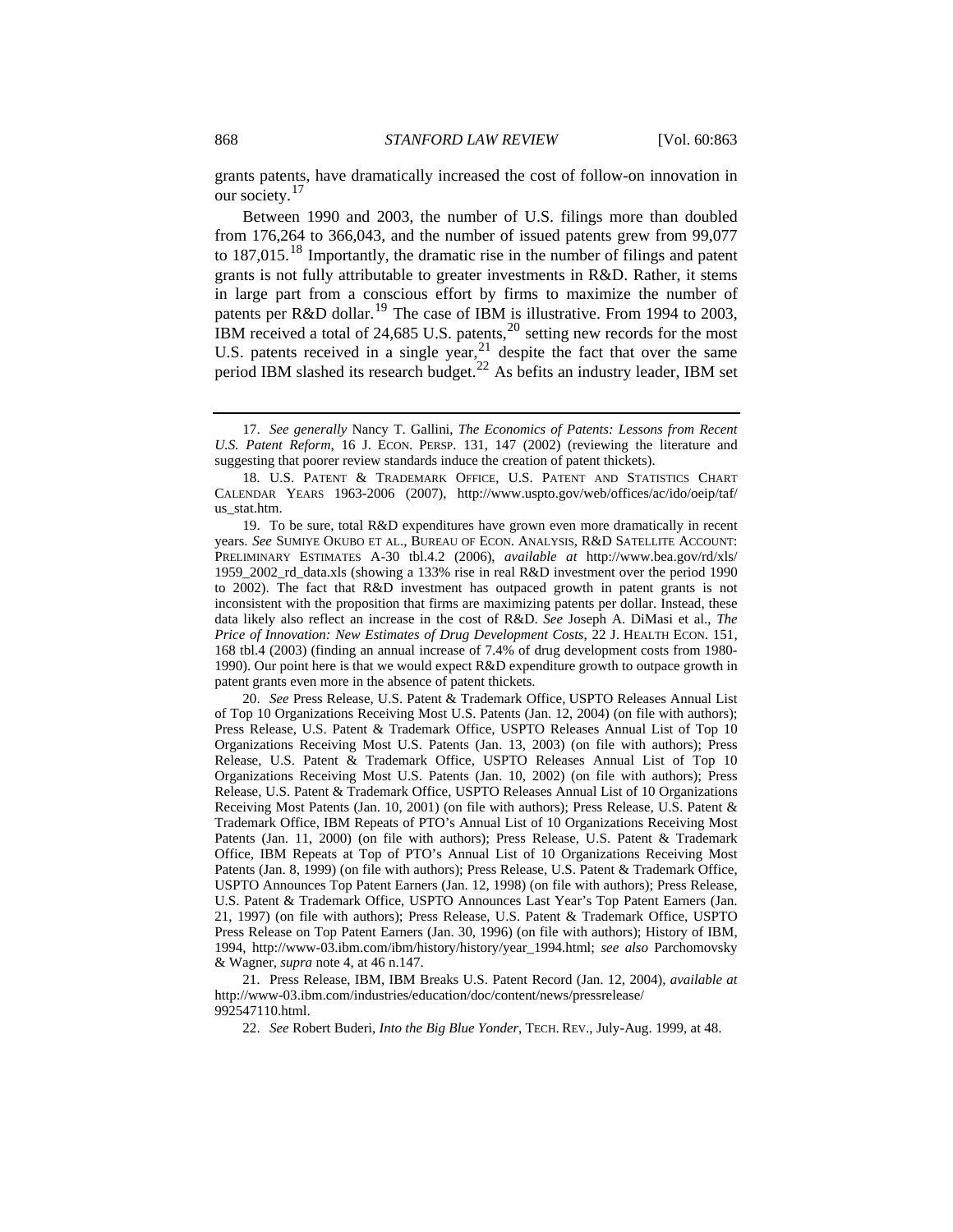<span id="page-6-0"></span>the standard for other companies. Realizing the importance of elaborate patent holdings, firms began to seek patents on various aspects of the same product or technology. For example, the technology underlying Adobe's Acrobat Reader 6.0 is protected by as many as forty-one different patents (which you can see scroll by each time the software loads). Worse yet, some companies adopted the practice of "patent flooding," which entails filing dozens, sometimes hundreds, of applications on every conceivable improvement on a broad basic invention patented by a rival company.  $2^3$ 

thereby contributed to the proliferation of patents. Responsibility for the explosion of patents does not fall exclusively on patentees; the USPTO also shoulders part of the blame. A careful examination process might have curbed the filing frenzy. Unfortunately, the USPTO's review of patent applications is anything but comprehensive; scholars who studied the USPTO expressed great concern about the quality of review of patent applications by the USPTO. The main findings were that the USPTO is both underfunded and understaffed. On average, patent examiners spend only eighteen hours on each application. Moreover, due to the reward structure in the USPTO, examiners have a clear financial incentive to approve applications they review. As a result, dubious applications that should have been rejected often pass muster with the USPTO.<sup>[24](#page-6-2)</sup> Overwhelmed by the rising tide of filings, the USPTO has failed to perform adequately its gatekeeping duties and

#### B. *The Cost of Patent Thickets*

The proliferation of patents is not without a cost. The aggressive pursuit of patents over any innovation, large or small, has given rise to the phenomenon of "patent thickets." A patent thicket occurs when a technology or a product is covered by multiple patents that are often held by numerous patentees.<sup>[25](#page-6-3)</sup> To see why patent thickets chill innovation, it is first necessary to understand the nature of technological progress. Innovation in most technological sectors is a cumulative process. As Joseph Stiglitz observed, "[W]e have an innovation system in which one innovation builds on another."<sup>[26](#page-6-4)</sup> In our system, new inventors have the benefit of the insights made by their predecessors. But

<span id="page-6-1"></span><sup>23.</sup> This practice was common in Japan. Sri Krishna Sankaran, *Patent Flooding in the United States and Japan*, 40 IDEA 393, 393-94 (2000).

<span id="page-6-2"></span><sup>24.</sup> *See, e.g.*, U.S. Patent No. 5,960,411 (filed Sept. 12, 1997) (claiming one-click online shopping); U.S. Patent No. 6,289,319 (filed Nov. 30, 1994) (claiming online credit card payments); U.S. Patent No. 5,715,314 (filed Oct. 24, 1994) (claiming online shopping carts).

<span id="page-6-3"></span><sup>25.</sup> Shapiro, *supra* note 6, at 119. Shapiro defines a patent thicket as "a dense web of overlapping intellectual property rights that a company must hack its way through in order to actually commercialize new technology." *Id.* at 120.

<span id="page-6-4"></span><sup>26.</sup> *Hearings on Global and Innovation-Based Competition Before Fed. Trade Comm'n*, Case No. P951201 (1995), *available at* http://www.ftc.gov/opp/global/ GC101295.shtm.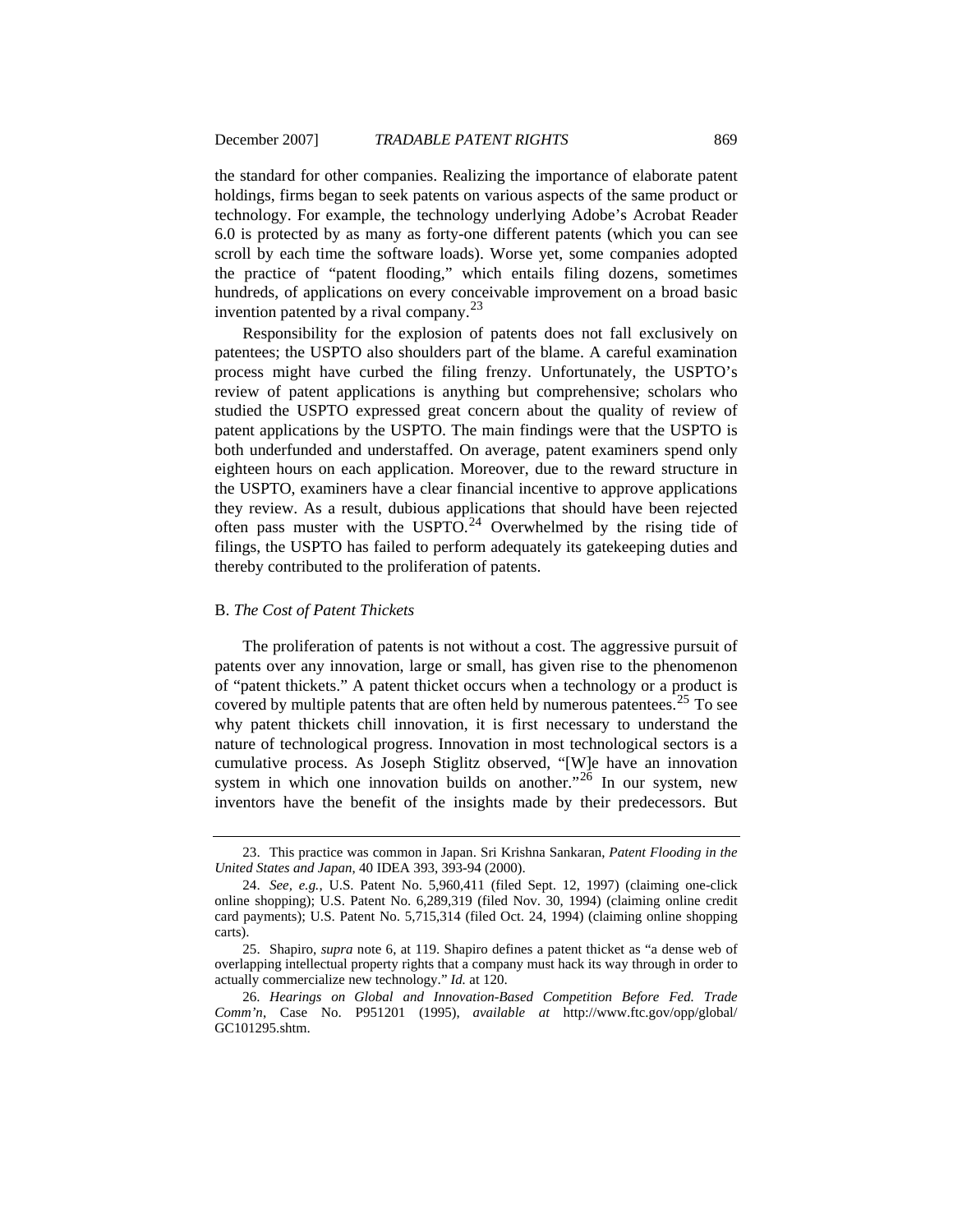enlightenment comes at a price. Patents confer on their holders property rule protection, namely, the power to exclude others from the underlying invention. Any person who wishes to improve upon a patented invention must either secure permission from the patentee or risk harsh consequences.

In a sense, the problems created by patent thickets are not completely new. The patent system grants property rights to patent holders, allowing them to prevent the use of their patent by future innovators. In the past, overbroad patents held by a single individual have had the effect of stifling innovation. For example, in 1895 George Selden was issued a patent for his "Road Engine,"<sup>[27](#page-7-0)</sup> which included the already common concept of placing a gasoline engine on a chassis to create a car. Selden's patent was enforced against upstart automakers for sixteen years before being narrowed by a court, and the patent stifled the production and development of automobiles during that time.<sup>[28](#page-7-1)</sup> Selden's vigorous enforcement strategy demonstrates the power that a single, well-situated patent holder can exercise over the development of an entire industry. The modern patent thicket phenomenon has the potential to grant that same power to many different patent holders, all of whom may control exclusive rights to integral pieces of innovation. Patent thickets already pervade several key industries in our economy, including biotechnology,  $^{29}$  $^{29}$  $^{29}$ nanotechnology,<sup>[30](#page-7-3)</sup> computer software, and the Internet.<sup>[31](#page-7-4)</sup>

Computer software and the Internet have suffered the most so far. Computer programming has very low barriers to entry when compared to traditional businesses and especially high-tech fields like nanotechnology or biotechnology. Major developments in computer science often occur quickly and are spearheaded by heretofore unknown businesses with relatively little capital. $32$  The software industry also tends to progress on an incremental and cumulative basis;  $33$  it is rare and expensive to develop completely original software. Additionally, the USPTO has become more willing to grant patents

<span id="page-7-6"></span><span id="page-7-5"></span><span id="page-7-4"></span>32. The success stories of Microsoft and Google are two of many such examples in the software field.

<sup>27.</sup> U.S. Patent No. 549,160 (filed May 8, 1879) (issued Nov. 5, 1895).

<span id="page-7-1"></span><span id="page-7-0"></span><sup>28.</sup> FED. TRADE COMM'N, TO PROMOTE INNOVATION: THE PROPER BALANCE OF COMPETITION AND PATENT LAW AND POLICY 3 (2003), *available at* http://www.ftc.gov/ os/2003/10/innovationrpt.pdf.

<span id="page-7-2"></span><sup>29.</sup> *See id*., ch. 3, at 29 (concluding that the proliferation of biotechnology patents may hinder future innovation).

<span id="page-7-3"></span><sup>30.</sup> Since most nanotechnology is not yet commercially viable, there has not been significant litigation regarding overlapping patents so far. However, the pattern of patenting in nanotechnology closely resembles other fields that are experiencing patent thickets, and some commentators fear that it is only a matter of time before the issue arises in nanotechnology. *See, e.g.*, Liz Gannes, *Nanotech Patents Proliferate*, RED HERRING, Apr. 20, 2005, http://www.redherring.com/Home/11866.

<sup>31.</sup> *See* Shapiro, *supra* note 6, at 120-21.

<sup>33.</sup> FED. TRADE COMM'N, *supra* note 28, ch. 3, at 44-45.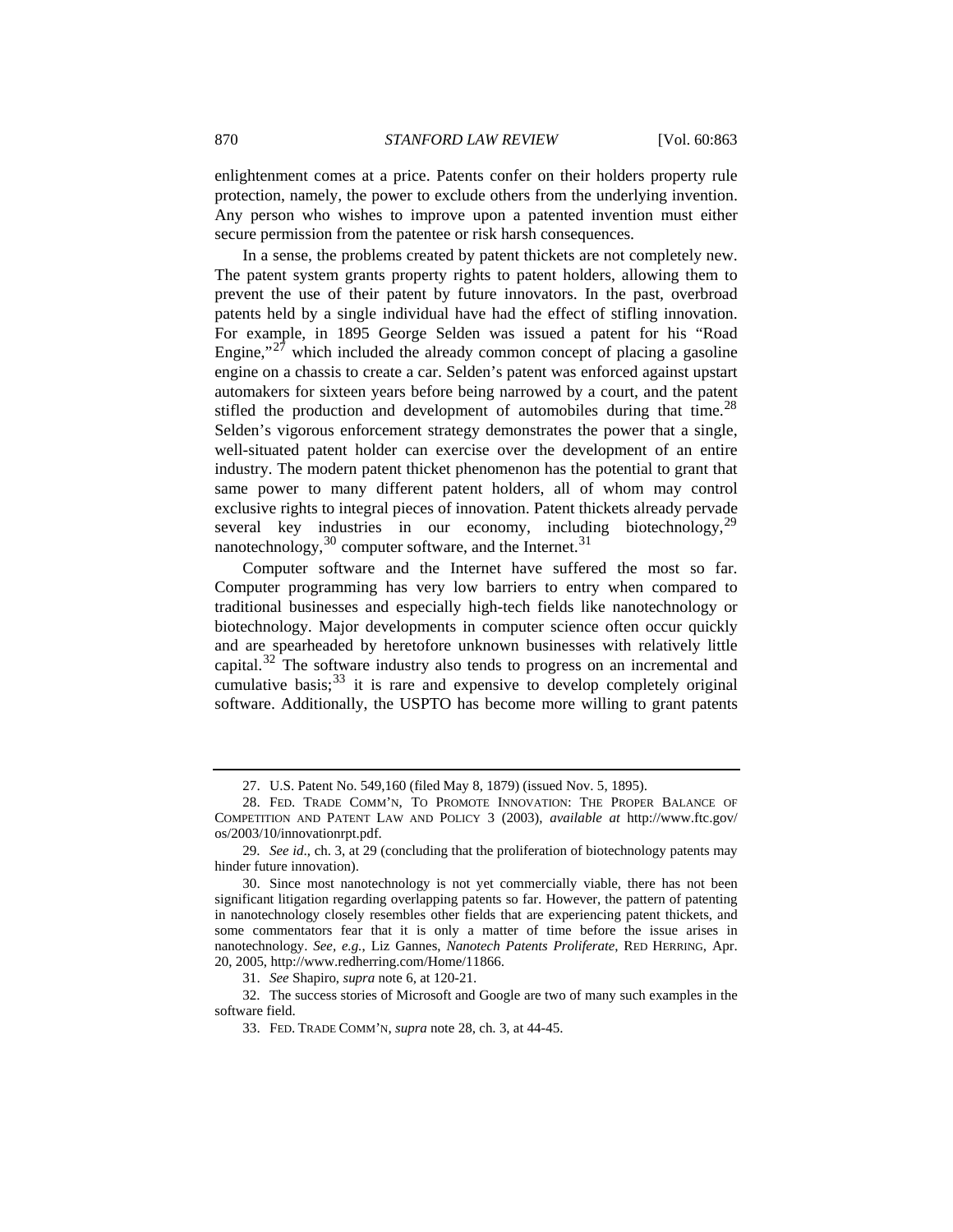for "business methods," which often incorporate simple ideas already in widespread use and are difficult to invent around or otherwise avoid.<sup>[34](#page-8-0)</sup>

As a result, many software companies find it next to impossible to operate without some form of patent infringement. One member of the software industry undertook a search for existing patents relevant to his business and identified 120 that appeared to overlap and upon which his company was infringing.<sup>[35](#page-8-1)</sup> Others have been reluctant to even undertake such a search, for fear that knowledge of the existing patents would leave them open to willfulness claims and significantly increased damages in the event of future litigation.<sup>[36](#page-8-2)</sup>

 The situation in the semiconductor industry is not much better. As Jaffe and Lerner report: "The problem with patents in this industry is that there is so much overlap among the technologies developed by different companies that it is difficult to bring any product to market without potentially infringing patents held by other companies."<sup>[37](#page-8-3)</sup>

When a technology is covered by multiple patents, the improver "must" hack its way through [the patent thicket] in order to actually commercialize new technology."<sup>[38](#page-8-4)</sup> In this case, an improver must obtain permission from all relevant patentees. Alternatively, the improver can try to invent around all the relevant patents and thereby avoid the need to negotiate permissions. Finally, the improver can ignore all pre-existing patents, go ahead and commercialize her innovation, and expose herself, ex post, to multiple patent infringement suits.<sup>[39](#page-8-5)</sup>

Securing permission from all relevant right holders involves two types of costs: information costs and negotiation costs. To secure the licenses necessary to produce the improvement, an improver must first obtain information about all blocking patents and their holders. In other words, she must identify the relevant patents that comprise the thicket and determine who owns them. This would require the improver to pore over numerous patents, determine their validity, and assess their scope. Since the language of patent claims is often technical and vague, the foregoing tasks may require the hiring of one or more

<span id="page-8-0"></span><sup>34.</sup> *See* Shapiro, *supra* note 6, at 120-21. These "business method" patents have gone as far as to include a patent granted to Sightsound.com for the sale of downloadable music or video over the Internet. *Id.* 

<span id="page-8-2"></span><span id="page-8-1"></span><sup>35.</sup> FED. TRADE COMM'N, *supra* note 28, ch. 3, at 52; *cf.* James Bessen & Robert M. Hunt, *An Empirical Look at Software Patents* 4 (Fed. Reserve Bank of Phila. Working Papers Research Dep't, Working Paper No. 03-17/R, 2004) (reporting that the increase in patent filings in the software industry is positively correlated with a decline in investment in R&D). *But see* Ronald J. Mann, *Do Patents Facilitate Financing in the Software Industry?*, 83 TEX. L. REV. 961, 999-1009 (2005) (suggesting that intense patenting in the industry does not stifle research and that patents actually help small firms).

<sup>36.</sup> FED. TRADE COMM'N, *supra* note 28, ch. 3, at 49.

<span id="page-8-3"></span><sup>37.</sup> JAFFE & LERNER, *supra* note 8, at 59.

<span id="page-8-4"></span><sup>38.</sup> Shapiro, *supra* note 6, at 120.

<span id="page-8-5"></span><sup>39.</sup> *Id.* at 125.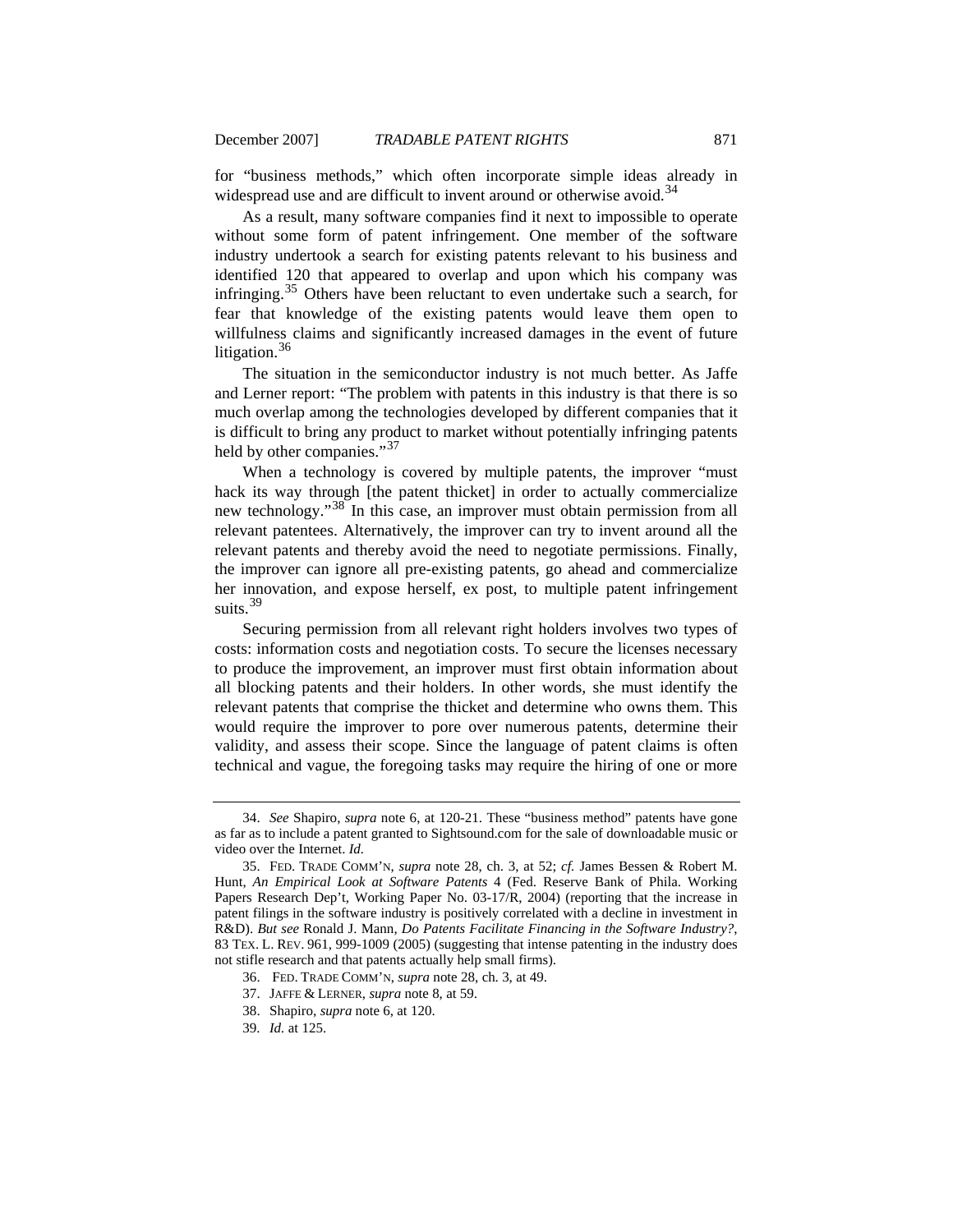legal or technical experts. Unfortunately, even a very careful review of all issued patents would not completely protect the intended innovator from the threat of infringement suits because many pending patent applications are not available to the public. The USPTO publishes patent applications eighteen months after their filing,<sup>[40](#page-9-0)</sup> and until that time the public is kept in the dark about their content. As a result, regardless of their investment in information, follow-on innovators are always exposed to some risk of inadvertent infringements.

After reviewing all publicly available patents, the improver can either negotiate licenses from the owner or design around the pre-existing patents. Consider the negotiation option first. As Carl Shapiro has pointed out, patent thickets present a classic complements problem. $41$  Since each patent holder has a property right in a key input and the improver needs to produce her innovation, the improver must purchase licenses from all the patent holders. Each patent holder may thus be viewed as a monopolist who controls an input necessary for the production of the improvement.

Even if one sets aside for the moment the problem of strategic behavior, a simple numeric example can illustrate how the need to secure multiple licenses can stifle follow-on innovation. Suppose that a follow-on innovator contemplates a new product that is expected to yield a profit of \$500, net of R&D costs. To produce the product, the innovator must invest \$120 to search for pre-existing patents and then secure licenses from twenty different patentees. The cost of every negotiation process is \$5, and the license fee is \$15. Given that the cost of securing the necessary permissions (\$520) exceeds the expected return on the investment (\$500), the cumulative innovation will not be produced and society will be deprived of a valuable product.

Worse yet, when a manufacturer must purchase two key inputs from two different monopolists, the resulting price would be higher than the price that would prevail if the two inputs were controlled and sold by a single monopolist firm. Shapiro posits that this same double-markup problem applies "when multiple companies control *blocking patents* for a particular product, process, or business method."[42](#page-9-2) Hence, cumulative innovators who face a patent thicket will pay higher license fees. On the margin, the higher fees may not leave enough profits to justify the investment in the innovation.

Finally, economic theory predicts that negotiations between cumulative innovators and patentees will be plagued by holdout problems. Each patent holder can block the new innovation by withholding consent and thus can ask for the entire expected value of the new innovation in exchange for her consent. Furthermore, due to information asymmetries, the asking price of patentees

<span id="page-9-2"></span><span id="page-9-1"></span><span id="page-9-0"></span><sup>40.</sup> *See* 35 U.S.C. § 122(b)(1)(A) (2000) (requiring the PTO, subject to a few narrow exceptions, to publish a patent application eighteen months after its filing date).

<sup>41.</sup> Shapiro, *supra* note 6, at 123.

<sup>42.</sup> *Id.* (emphasis added).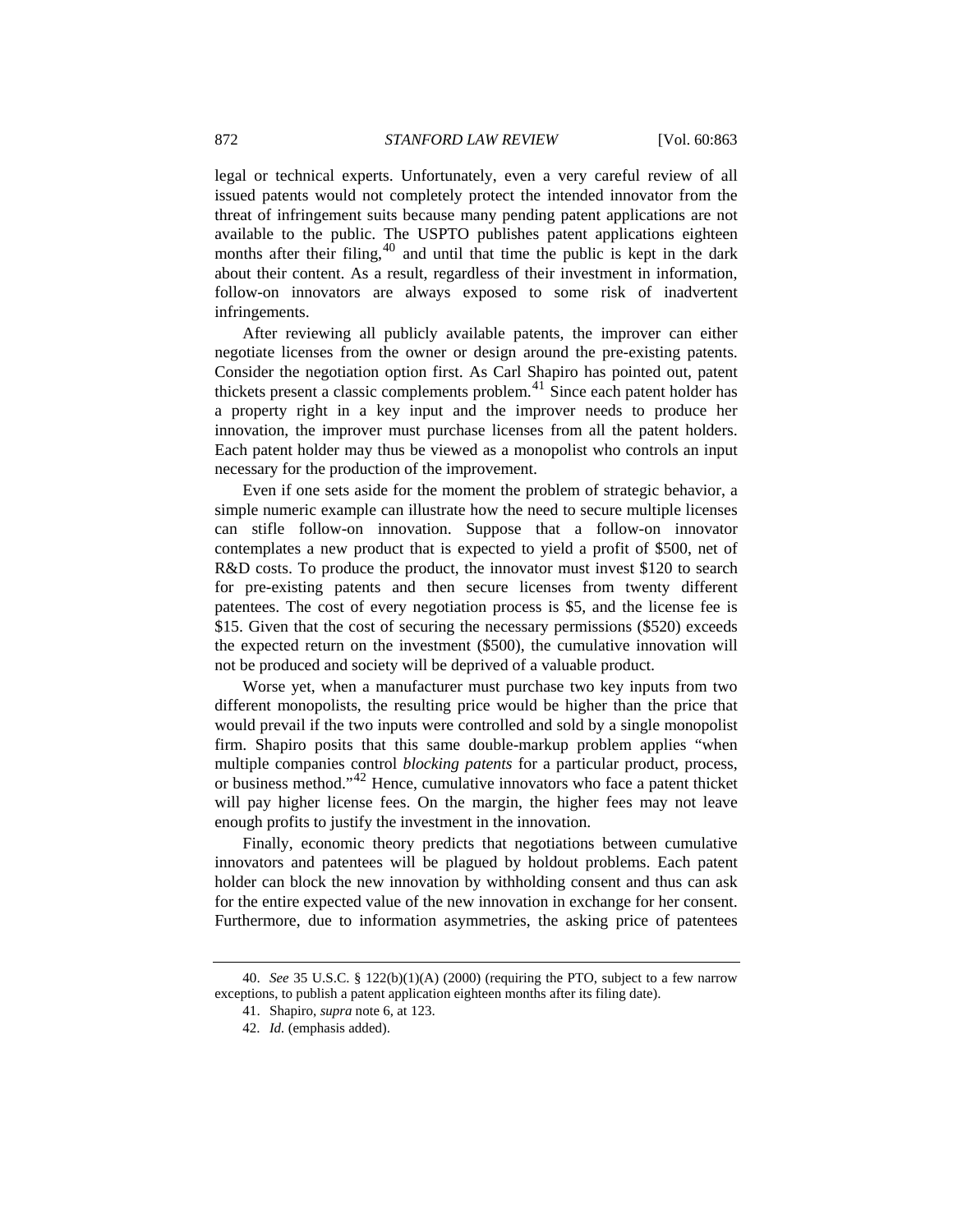may be higher than the actual value of the innovation. If the cumulative innovator cannot invent around any of the relevant patents, even one holdout case is sufficient to stop the new innovation from being produced.

The holdout problem generated by patent thickets is a mere instance of a general problem in property theory. As Michael Heller pointed out, when multiple, dispersed property rights cover a resource, the resource will be underused.<sup>[43](#page-10-0)</sup> In a subsequent contribution, Heller and Rebecca Eisenberg applied that basic insight to biotechnological research. They argued that the proliferation of blocking patents in that area causes underuse of basic research findings and generates "a tragedy of the anticommons."[44](#page-10-1)

The problem of patent thickets also explains why the proliferation of even relatively low-value patents imposes social costs. One might initially suppose that the proliferation of patent grants is unproblematic because only a small fraction of patents have any significant social economic value.<sup>[45](#page-10-2)</sup> Since most patents are worthless, you might think that no one would bother to infringe. But the patent thicket argument shows that even probabilistically worthless patents can do social harm. Low-value patents in the midst of a patent thicket can still stifle future innovation. An improver must innovate around a blocking patent or negotiate with its holder even if the patent, standing alone, has no economic value.[46](#page-10-3) Moreover, the possibility of holdout creates incentives for inventors to obtain and maintain blocking patents that have low intrinsic value for the purpose of positioning themselves to take advantage of negotiations with future innovators. These blocking patents thus remain obstacles to future innovation and impose social costs despite their low economic value.

Renewal fees or the cost of acquiring tradable patent permits can usefully weed the thicket of blocking patents. Imagine in the foregoing example that the twenty patents were initially acquired solely for their blocking potential, and at the time of initial acquisition their blocking potential varied from five to ten percent. Renewal fees will not deter acquisition of patents with sufficiently high probability of blocking. If there is a 100% chance that patenting today will give rise to a subsequent licensing fee from a follow-on innovator, the initial inventor is still likely to patent even if the only profit is from a blocking license. But renewal or permit fees will deter the low-probability or marginal patents. An initial patentee with only a five or ten percent chance of being paid

<span id="page-10-0"></span><sup>43.</sup> Michael A. Heller, *The Tragedy of the Anticommons: Property in the Transition from Marx to Markets*, 111 HARV. L. REV. 621, 622-23 (1998).

<span id="page-10-1"></span><sup>44.</sup> Michael A. Heller & Rebecca S. Eisenberg, *Can Patents Deter Innovation? The Anticommons in Biomedical Research*, 280 SCIENCE 698, 698 (1998).

<span id="page-10-3"></span><span id="page-10-2"></span><sup>45.</sup> *See* Mark A. Lemley, *Rational Ignorance at the Patent Office*, 95 NW. U. L. REV. 1495, 1507 (2001) (estimating that only five percent of issued patents are licensed for a royalty); *see also* Steven C. Carlson, Note, *Patent Pools and the Antitrust Dilemma*, 16 YALE J. ON REG. 359, 385 (1999) ("Most infringed patents are not worth defending in court . . . . Even in the pharmaceutical industry, where patents are most valuable, eight out of ten patents typically produce no value for their holders.").

<sup>46.</sup> *See* Shapiro, *supra* note 6, at 120.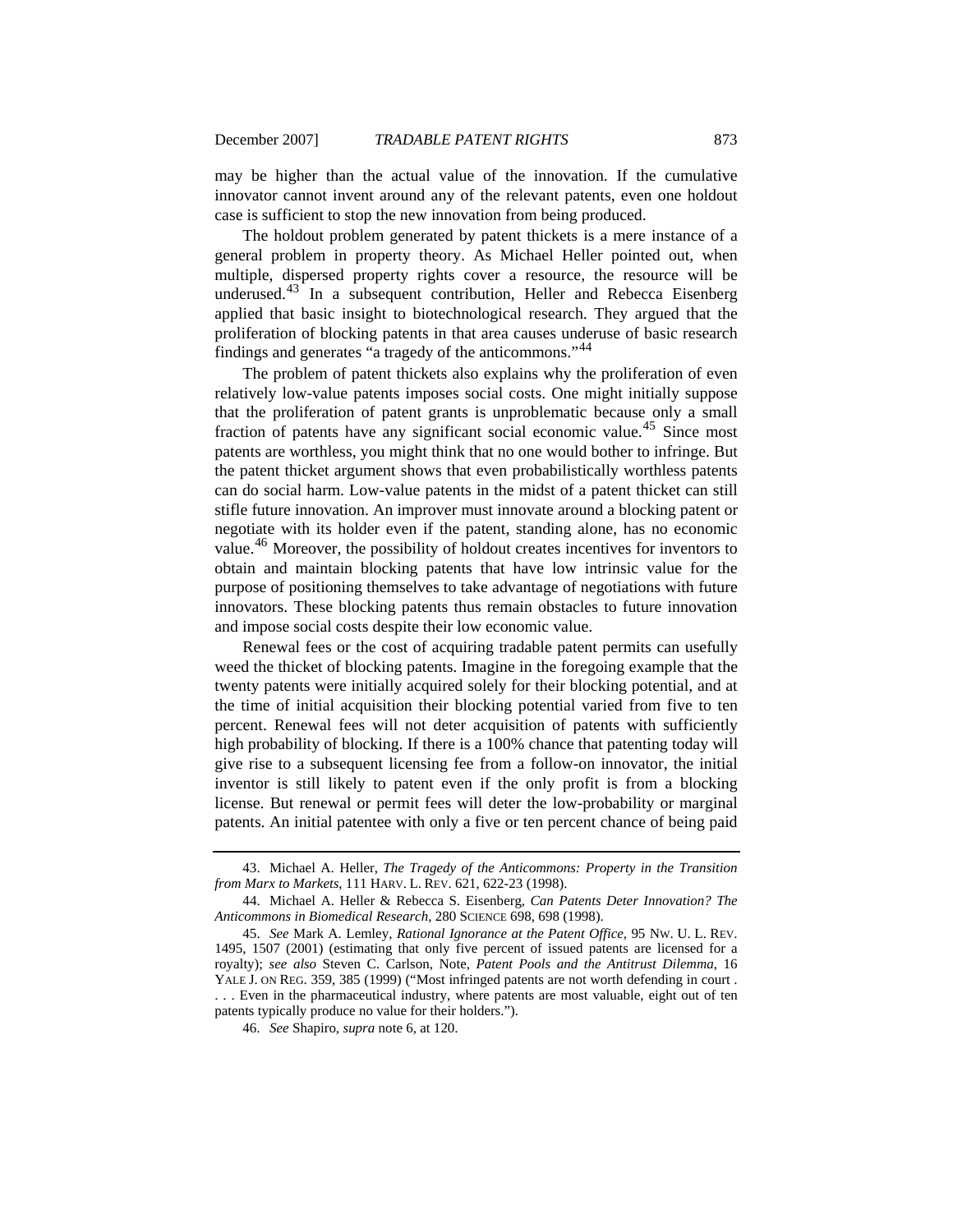by a follow-on innovator will be much less likely to pay the price of the renewal or permit fee. The follow-on innovator (and society) wins because the costs of negotiation and failed holdouts are reduced.

While economists and legal scholars debate the prevalence of holdouts in actual cumulative innovation settings,  $47$  it should be noted that even if in the real world patentees rarely stop cumulative innovators dead in their tracks by withholding consent, the potential for holdouts increases transaction costs for cumulative innovators. Depending on the profit margin, this increase may cause the cumulative innovator to forego the new innovation. Furthermore, the potential for holdouts may deter innovators from assaying to produce the new innovation.

Instead of negotiating with multiple patentees, cumulative innovators can try to invent around the patent thicket. In many cases, however, inventing around may prove impossible or as costly as negotiating. First, while inventing around substitutes for negotiation, it does not lower information costs. Inventing around requires a careful study of the patents around which the new innovation is to be designed. Second and more importantly, it would often be impracticable or not cost-effective to invent around patent thickets. Inventing around a patent thicket would often require a new technological or conceptual breakthrough that most innovators are incapable of achieving.<sup>[48](#page-11-1)</sup>

Of course, cumulative innovators can adopt a mixed strategy of inventing around certain patents while licensing others. It is far from clear, however, that this mixed strategy would improve their lot. To begin with, the need to negotiate reintroduces the potential for holdouts. Moreover, the combined cost of inventing around and negotiating may render the new innovation unworthy of commercializing. Finally, in contrast to licensing, inventing around a patent leaves cumulative innovators exposed to the risk of litigation. Litigation may arise either because the effort to invent around was not completely successful

<span id="page-11-0"></span><sup>47.</sup> For articles suggesting that the problem is very real and acute, see, for example, Shapiro, *supra* note 6; Gregory J. Glover, *Patent Thickets and Innovation Markets Reviewed*, 26 NAT'L L.J., Oct. 14, 2002, at C10; Heller & Eisenberg, *supra* note 44; Bessen & Hunt, *supra* note 35; James Bessen, *Patent Thickets: Strategic Patenting of Complex Technologies* (Research on Innovation, Working Paper No. 0401, 2004); Robert Hunt, *When Do More Patents Reduce R&D?* (Fed. Reserve Bank of Phila. Working Papers Research Dep't, Working Paper No. 06-6, 2006). For the opposite view, see Richard A. Epstein, *Steady the Course: Property Rights in Genetic Material*, *in* PERSPECTIVES ON PROPERTIES OF THE HUMAN GENOME PROJECT 153, 166-68 (F. Scott Kieff ed., 2003); and John P. Walsh, Ashish Arora & Wesley M. Cohen, *Effects of Research Tool Patents and Licensing on Biomedical Innovation*, *in* PATENTS IN THE KNOWLEDGE-BASED ECONOMY 285, 285 (Wesley M. Cohen & Stephen A. Merrill eds., 2003).

<span id="page-11-1"></span><sup>48.</sup> *But see* Peter Lee, Note, *Patents, Paradigm Shifts, and Progress in Biomedical Science*, 114 YALE L.J. 659, 663 (2004) ("By raising the cost of 'doing science' within an established paradigm, however, patents encourage scientists to create alternate theories of how natural phenomena operate, theories whose investigation does not depend on using patented research tools.").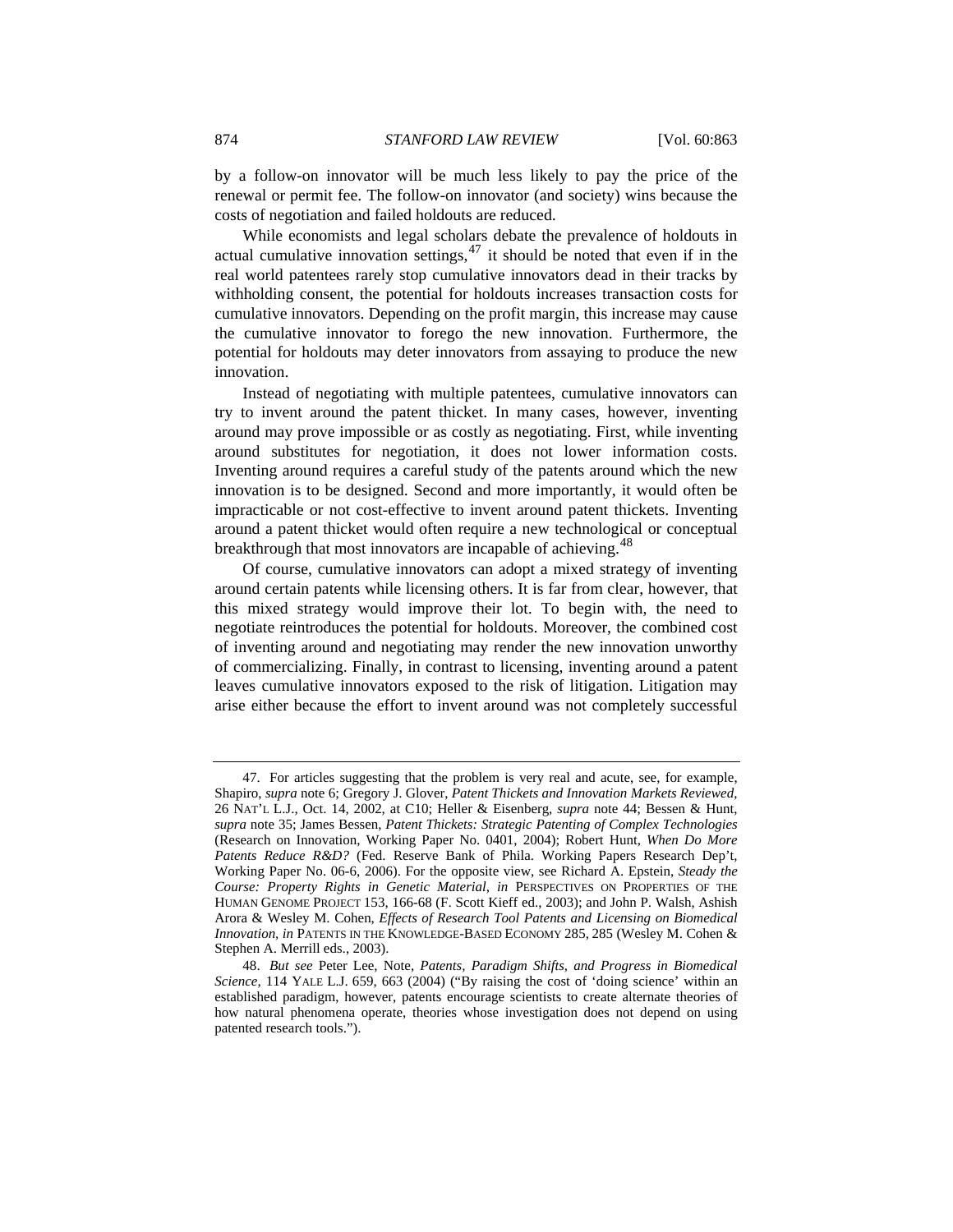or because of strike suits by opportunistic patentees who enjoy relative cost advantages in litigation.

Kodak's attempt to invent around Polaroid's patent provides a striking example of the risk inherent in this strategy. For years, Polaroid controlled the instant camera market. In order to solidify its market position the firm acquired multiple patents on its inventions. In 1969 Kodak decided to enter the instant camera market. Kodak consciously decided that it would not infringe any of Polaroid's patents. To this end, Kodak worked closely with its patent attorney in order to develop a technology that gets around Polaroid's patents. After years of preparations, in 1986 Kodak entered the market. A week later it was sued by Polaroid for multiple patent infringements. The legal battle between the two companies took years and ended tragically for Kodak. Despite its best efforts, Kodak was held liable for seven patent infringements. The court issued an injunction against the company, forcing it to shut down its plant and lay off employees, which Kodak had argued would cause the company to lose hundreds of millions of dollars.<sup>[49](#page-12-0)</sup>

In principle, cumulative innovators have another option still: they can simply ignore all blocking patents, commercialize the new innovation, and deal with infringement suits after the fact. This option is the least desirable of all. By sinking money into the commercialization of an infringing product, the cumulative innovator only makes herself an easier prey for patent holders. After an innovation has been commercialized and put to a large-scale production, patentees can seek far greater royalty fees by threatening to shut down production.<sup>[50](#page-12-1)</sup> Hence, only cumulative innovators who can fend off litigation may consider adopting this course of action. Most cumulative innovators, however, cannot afford to take the risk.<sup>[51](#page-12-2)</sup>

The adverse effects of patent thickets are not limited to follow-on innovators. Patent thickets also lower the returns of the patentees whose patents compose the thickets. Complementary monopolies not only raise prices for downstream manufacturers but also lower the profits of the monopolists themselves.[52](#page-12-3) In cumulative innovation settings, this result is not surprising. Patentees' return on innovation depends in part on the licensing fees they collect from follow-on innovators and consumers. As we explained, when a technology or a product gets entangled in a patent thicket, the cost of using it goes up and licensing fees go down. Consequently, the emergence of a patent

<sup>49.</sup> JAFFE & LERNER, *supra* note 8, at 113-14.

<span id="page-12-1"></span><span id="page-12-0"></span><sup>50.</sup> The threat is credible in this case as injunctive relief is a standard remedy for patent infringement. *See id.* at 111 ("Perhaps the most dramatic way in which the [Federal Circuit] has strengthened the remedies available to patentees is the availability of preliminary injunctive relief.").

<span id="page-12-3"></span><span id="page-12-2"></span><sup>51.</sup> For an analysis of litigation trends in patent law, see Parchomovsky & Wagner, *supra* note 4, at 63-64.

<sup>52.</sup> Shapiro, *supra* note 6, at 123.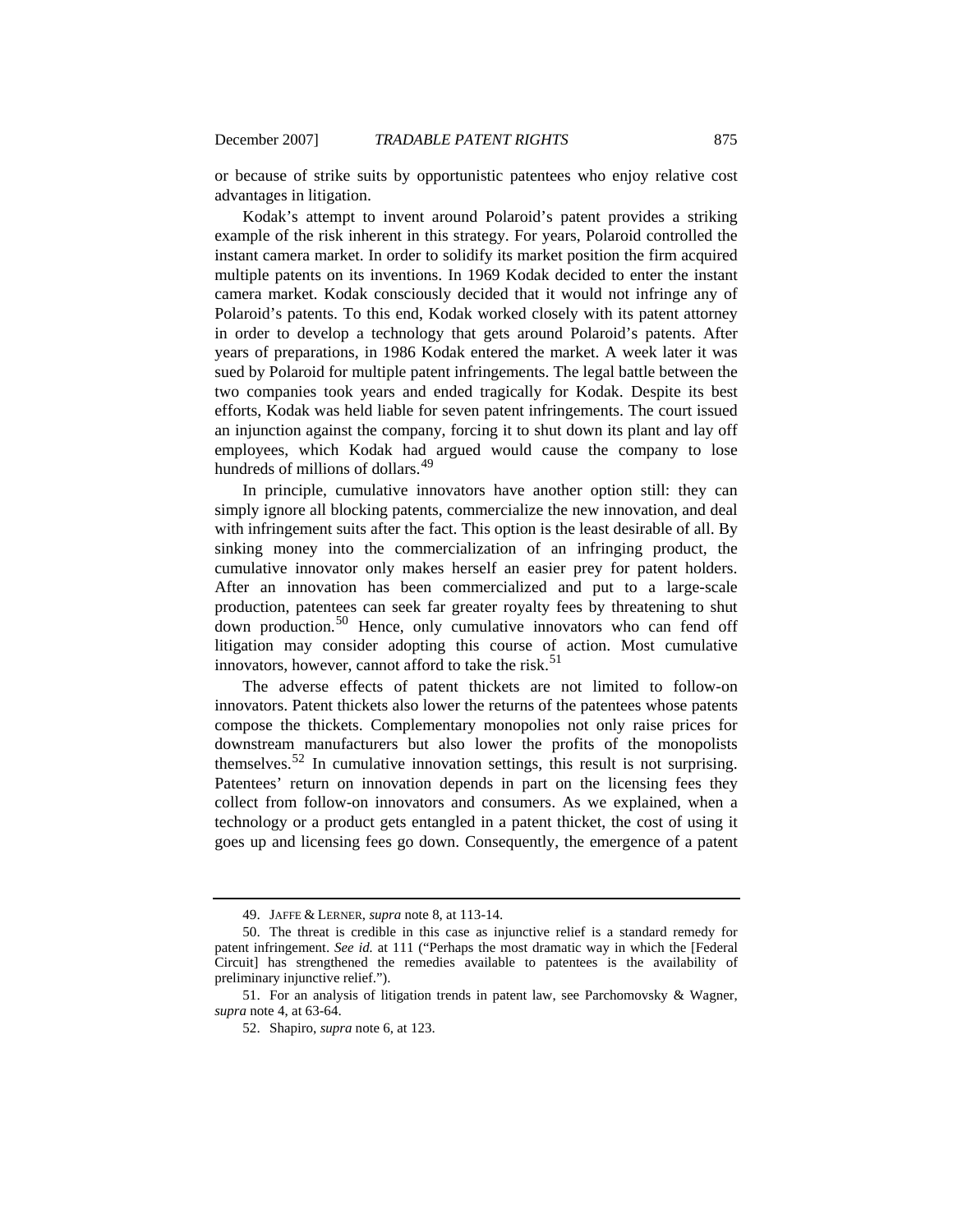<span id="page-13-0"></span>thicket might prevent original patentees from recouping their investment in innovation. Thus, patent thickets put a drag on all levels of innovation.

Finally, patent thickets also harm users of patented products and technologies. Not only do patent thickets raise the cost of certain patented products and technologies to consumers but they also create uncertainty as to the legal rights in such products and technologies. When a technology is covered by a single patent, the licensor is readily identifiable. When, on the other hand, a technology is covered by multiple patents that are held by multiple patentees, potential users find themselves in a bind. They can either try to navigate the patent thickets in an attempt to sort out which patentees should be contacted or simply obtain licenses from all the patentees who staked a claim to the technology. Per our earlier discussion, it should be clear that either option implicates a considerable cost.

### C. *Extant Academic Responses*

The problem of patent thickets has not escaped the attention of theorists. Academics have proposed several ways to mitigate the harm occasioned by patent thickets. As always, these proposals may be divided into two broad categories: ex post solutions and ex ante solutions. Generally, the ex post solutions contemplate various transactional mechanisms that would induce more cooperative behavior and sharing of patent rights. In an influential article, Shapiro argued that cross licensing and patent pools are "natural and effective methods  $\dots$  to cut through the patent thicket."<sup>[53](#page-13-1)</sup> Accordingly, he recommended that our antitrust laws be relaxed to accommodate these currently illegal arrangements.[54](#page-13-2)

The ex ante solutions, by contrast, focus on the need to change the process and standards by which patents are granted. Perturbed by the ease with which patents are granted, some scholars have argued for a substantive reform of the USPTO and the introduction of a more rigid examination process. In a recent article, Dan Burk and Mark Lemley proposed a different mode of intervention that targets patent terms. In particular, they called for the abolition of the current uniform protection term and its replacement with a differential protection term that is tailored to specific industry needs. Accordingly, software patents will receive a relatively short protection term while pharmaceutical

<sup>53.</sup> *Id.* at 119.

<span id="page-13-2"></span><span id="page-13-1"></span><sup>54.</sup> *Id.*; *see also* Robert P. Merges, *Institutions for Intellectual Property Transactions: The Case of Patent Pools*, *in* EXPANDING THE BOUNDARIES OF INTELLECTUAL PROPERTY: INNOVATION POLICY FOR THE KNOWLEDGE SOCIETY 123 (Rochelle Cooper Dreyfus et al. eds., 2001); Peter C. Grindley & David J. Teece, *Managing Intellectual Capital: Licensing and Cross-Licensing in Semiconductors and Electronics*, CAL. MGMT. REV., Winter 1997, at 8; Josh Lerner, Jean Tirole & Marcin Strojwas, *Cooperative Market Agreements Between Competitors: Evidence from Patent Pools* (Nat'l Bureau of Econ. Research, Working Paper No. 9680, 2003).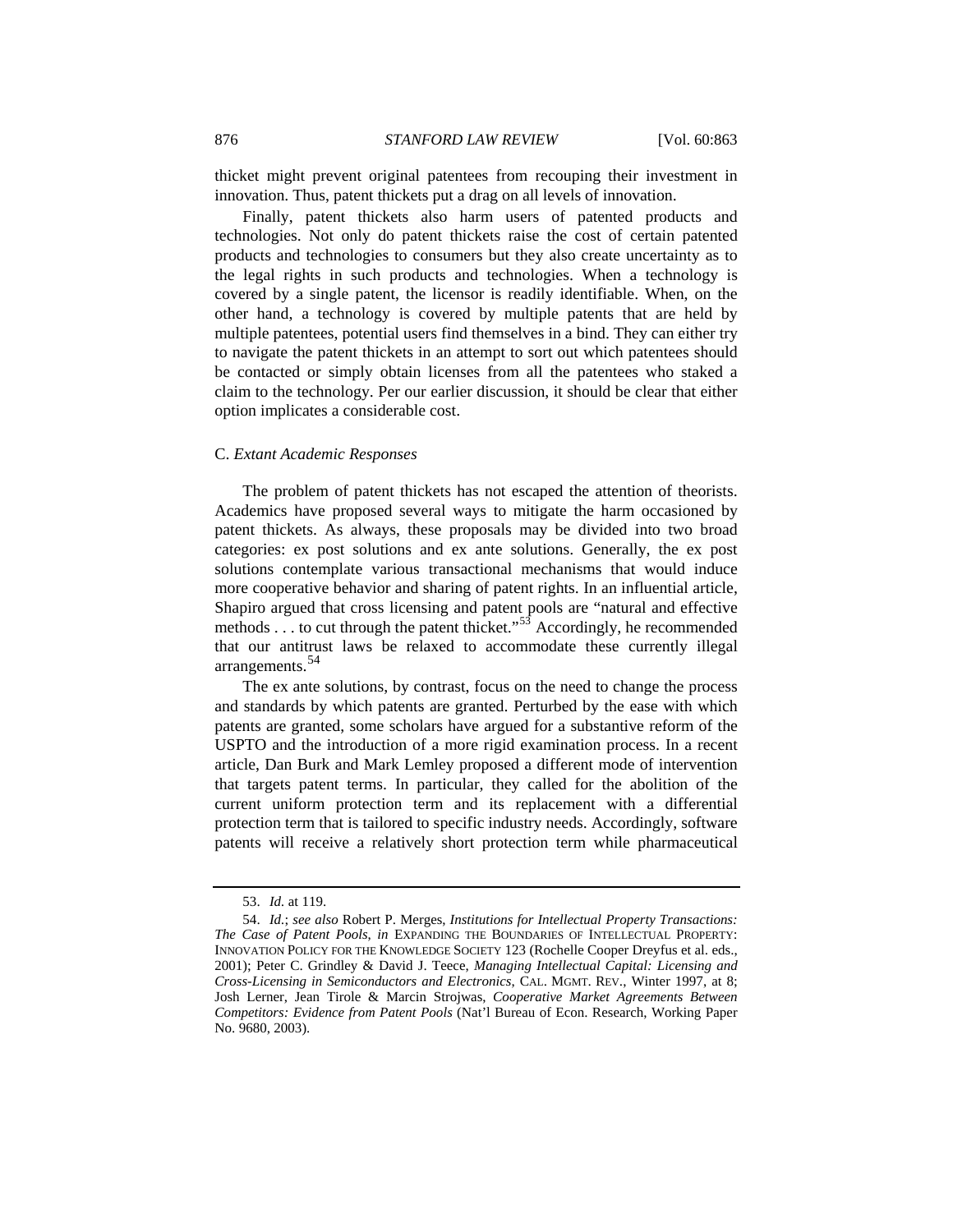<span id="page-14-0"></span>

patents will get a longer protection term. But while the protection term will vary among industries (or technological sectors), all patents in the same industry will receive the same protection term.<sup>[55](#page-14-1)</sup>

In the remainder of the Article, we wish to contribute to the burgeoning academic exchange by examining two alternative methods of intervention that can help thin patent thickets. The first is regulation of patent "prices" through a system of patent renewal fees; the second is quantity-based regulation that seeks to establish a market for patents through the introduction of tradable patent rights (TPRs).

# II. PRICES V. QUANTITIES

Part I established the case for weeding out patent thickets. This Part asks: what is the best means of reducing the number of patents that are in effect? Perhaps the most obvious means of reducing the number of patents would be to heighten the requirements for patentability—for example, requiring more in the way of non-obvious improvement over the prior art.<sup>[56](#page-14-2)</sup> But instead of relying on the judgments of patent examiners ex ante or judges ex post, it is possible to economize on the private information of the patentees to weed out the patents that are expected to have the least value. We first discuss how a system of renewal fees could accomplish such weeding. The current system of renewal fees that is in place in virtually all countries already accomplish some weeding by shortening the practical life of a majority of all issued patents. We then turn to the question of whether a system of tradable permits might accomplish the weeding in a more efficient manner.

#### A. *Using Renewal Fees to Weed the Thicket*

While many think of patents as having a fixed twenty-year term, the reality is that patentees have to repeatedly pay renewal fees to keep their patents effective over the full twenty years. These "maintenance" or "renewal" fees are required in virtually every country. The United States requires patentees to pay maintenance fees at three different points during the twenty-year term if they wish to preserve the validity of their patent:

Three and a half years after issuance, a patentee must pay \$900 or the patent will expire at the four year point. Seven and a half years after issuance, the patentee must pay \$2,300 or the patent will expire at the eight year point, and eleven and a half years after issuance, the patentee must pay \$3,800 or the

<sup>55.</sup> *See* Burk & Lemley, *supra* note 9, at 1634, 1638-40.

<span id="page-14-2"></span><span id="page-14-1"></span><sup>56.</sup> *See, e.g.*, John H. Barton, *Non-Obviousness*, 43 IDEA 475, 492 (2003) (suggesting that the non-obviousness standard should be raised in certain industies); *cf.* Robert M. Hunt, *Nonobviousness and the Incentive to Innovate: An Economic Analysis of Intellectual Property Reform* 37-38 (Fed. Reserve Bank of Phila. Research Dep't, Working Paper No. 99-3, 1999) (proposing different non-obviousness standards for different industries).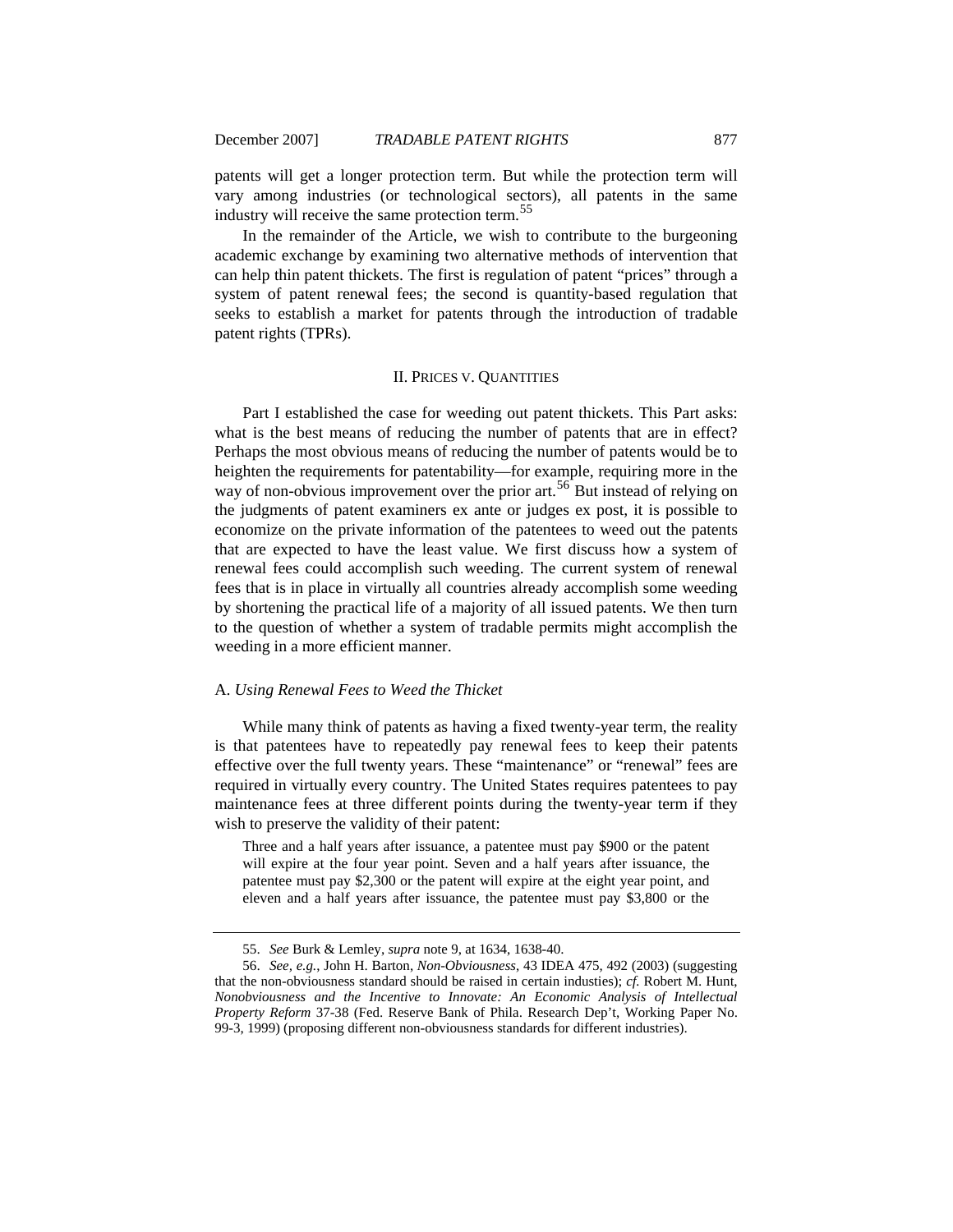patent will expire at the twelve year point. Even though there is a uniform patent term for all patents (twenty years from the date of the application), renewal fees create a de facto differentiation in patent terms.<sup>[57](#page-15-0)</sup>

 As economist Ariel Pakes long ago observed, a patentee can be seen as having an option to tailor the duration of the patent length. $58$ 

In other countries, the payment of renewal fees tends to occur annually. For example, a twenty-year European patent has renewal fees that have to be paid from the third patent year onwards to maintain protection. A twenty-year Japanese patent has the first three year's renewal fees paid together, and for subsequent annual fees, "the applicant can pay either yearly or in advance."<sup>[59](#page-15-2)</sup>



**Figure 1. Maintenance of Patents Granted by Trilateral Offices**

The fees are relatively small and tend to be calibrated to covering some of the costs of operating the respective country's patent offices.<sup>[60](#page-15-3)</sup> In Japan, for

<span id="page-15-0"></span><sup>57.</sup> Kimberly A. Moore, *Worthless Patents*, 20 BERKELEY TECH. L.J. 1521, 1525-26 (2005) (citations omitted); *see* 37 C.F.R. § 1.20(e)-(g) (2007). The maintenance fees for small entities are half these amounts. *Id.* If a patent expires due to non-payment of maintenance fees, it can be reissued within twenty-four months if the patentee pays a surcharge of \$700 or \$1640 and convinces the USPTO that the late payment was unavoidable or unintentional. *See* 37 C.F.R. § 1.378 (2003); *id.* § 1.20(h). The United States did not charge maintenance fees prior to 1982.

<span id="page-15-1"></span><sup>58.</sup> Ariel Pakes, *Patents as Options: Some Estimates of the Value of Holding European Patent Stocks*, 54 ECONOMETRICA 755, 756 (1986).

<span id="page-15-2"></span><sup>59.</sup> TRILATERAL CO-OPERATION, TRILATERAL STATISTICAL REPORT: 2005 EDITION 39 (2006), *available at* http://www.trilateral.net/tsr/tsr\_2005/tsr2005.pdf.

<span id="page-15-3"></span><sup>60.</sup> *See* Joshua S. Gans, Stephen P. King & Ryan Lampe, 4 TOPICS IN THEORETICAL ECON. 1 (2004), *available at* http://www.bepress.com/bejte/topics/vol4/iss1/art6.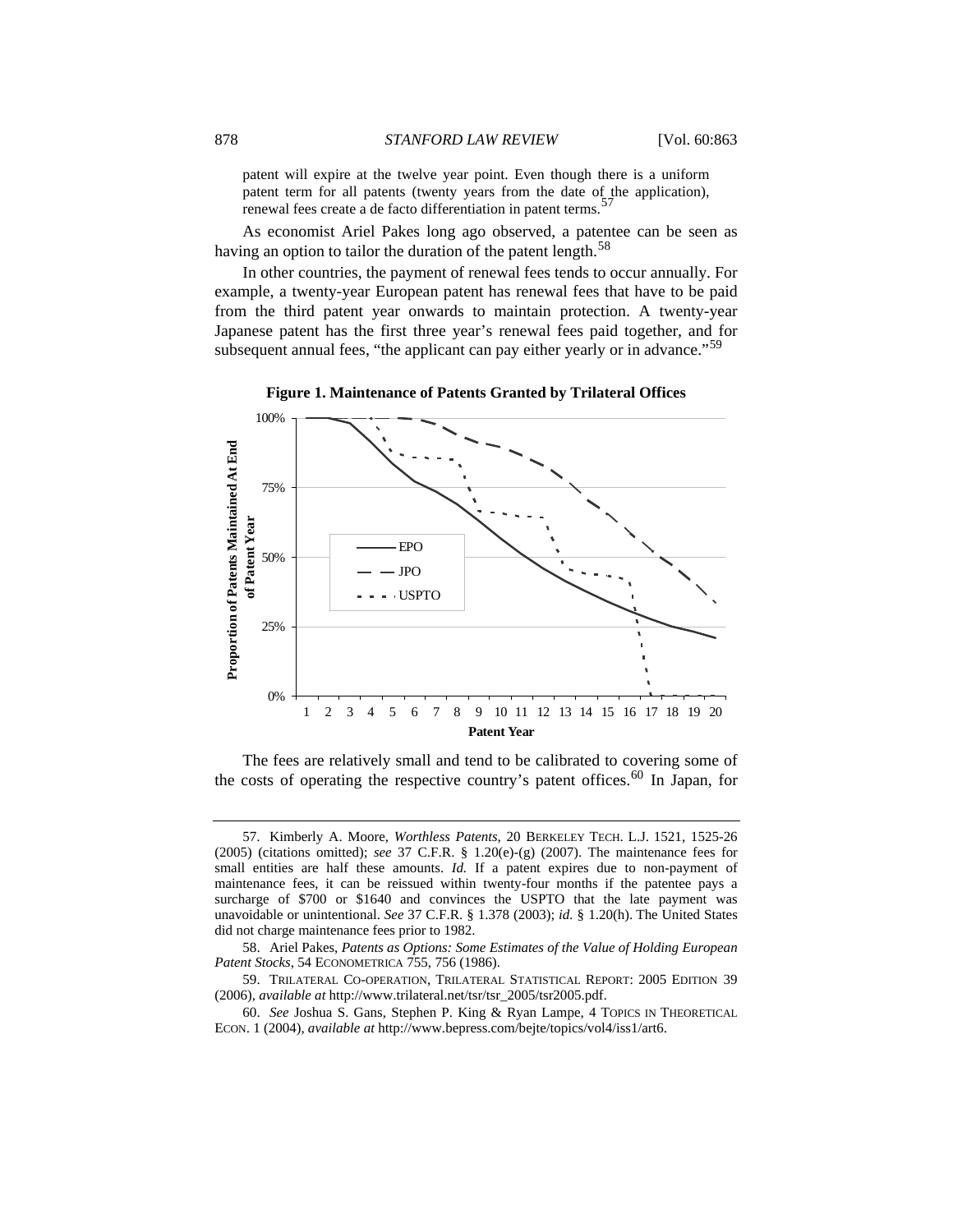example, the renewal fees for the fourth to the sixth year are only \$74 plus \$5.48 per patent claim; for the seventh to ninth year, they are \$222 plus \$17.36 per claim. For the tenth to the twentieth year, they are \$742 and \$58.49 per  $claim.<sup>61</sup>$  $claim.<sup>61</sup>$  $claim.<sup>61</sup>$ 

Nonetheless, these rather modest renewal fees have been quite successful in reducing the effective life of patents. Figure 1 shows that a large proportion of granted patents in the United States, Europe, and Japan are not maintained for their entire twenty-year life. $62$ 

In the United States, more than 50% of all patents are not maintained after fourteen years. The median life of European patents is twelve years, and the median life for Japanese patents is just nine years. At the end of twenty years, less than 10% of European and Japanese patents and less than 40% of U.S. patents are still in effect.<sup>[63](#page-16-2)</sup>

The impact of the rather modest renewal fees on effective patent life has been exploited by economists in a number of ways. Empiricists have used the willingness of patentees to exercise (or not exercise) their continuation options to estimate the distribution of patent values—or more precisely, the distribution of values for patent protection.<sup>[64](#page-16-3)</sup> Since, as noted previously, even these modest renewal fees cause most patentees to relinquish their patents, it is not surprising that the median value of patents (or more precisely, of patent protection) is often estimated to be less than  $$10,000$ .<sup>[65](#page-16-4)</sup> These numbers have also been used to produce better estimates of the number of patents that are in effect, as well as "value-weighted" patent counts.<sup>[66](#page-16-5)</sup> An analysis of renewal rates can therefore

<span id="page-16-0"></span><sup>61.</sup> *See* Japan Patent Office: Schedule of Fees, http://www.jpo.go.jp/tetuzuki\_e/ index.htm. These prices derive from fees listed in Yen by the Japan Patent Office using the November 12, 2007, exchange rate of \$1 to ¥109.42.

<span id="page-16-1"></span><sup>62.</sup> This figure is reproduced from TRILATERIAL CO-OPERATION, TRILATERAL STATISTICAL REPORT: 2006 EDITION 41 fig.4.8 (2007), *available at* http://www.trilateral.net/ tsr/tsr\_2006/tsr\_2006.pdf. The underlying data is available at http://www.trilateral.net/tsr/ tsr\_2006/annex/ 2006\_web\_annex.xls.

<sup>63.</sup> *Id.*

<span id="page-16-3"></span><span id="page-16-2"></span><sup>64.</sup> *See, e.g.*, Ariel Pakes & Mark Schankerman, *The Rate of Obsolescence of Patents, Research Gestation Lags, and the Private Rate of Return to Research Resources*, *in* R & D, PATENTS, AND PRODUCTIVITY 73, 73-74 (Zvi Griliches ed., 1984); Jean Olson Lanjouw, *Patent Protection in the Shadow of Infringement: Simulation Estimations of Patent Value*, 65 REV. ECON. STUD. 671, 671 (1998); Pakes, *supra* note 58, at 755; Mark Schankerman, *How Valuable Is Patent Protection? Estimates by Technology Field*, 29 RAND J. ECON. 77, 77 (1998); Mark Schankerman & Ariel Pakes, *Estimates of the Value of Patent Rights in European Countries During the Post-1950 Period*, 96 ECON. J. 1052, 1052 (1986); Jean O. Lanjouw, Ariel Pakes & Jonathan Putnam, *How to Count Patents and Value Intellectual Property: Uses of Patent Renewal and Application Data* (Nat'l Bureau of Econ. Research, Working Paper No. 5741, 1996).

<span id="page-16-5"></span><span id="page-16-4"></span><sup>65.</sup> Schankerman, *supra* note 64, at 93 (concluding that the median private value of patent rights, in 1980 dollars, amounted to only \$1631 in the pharmaceutical industry, \$1594 in the chemical field, \$2930 in the mechanical field, and \$3159 in electronics, excluding Japan).

<sup>66.</sup> *See* Lanjouw et al., *supra* note 64.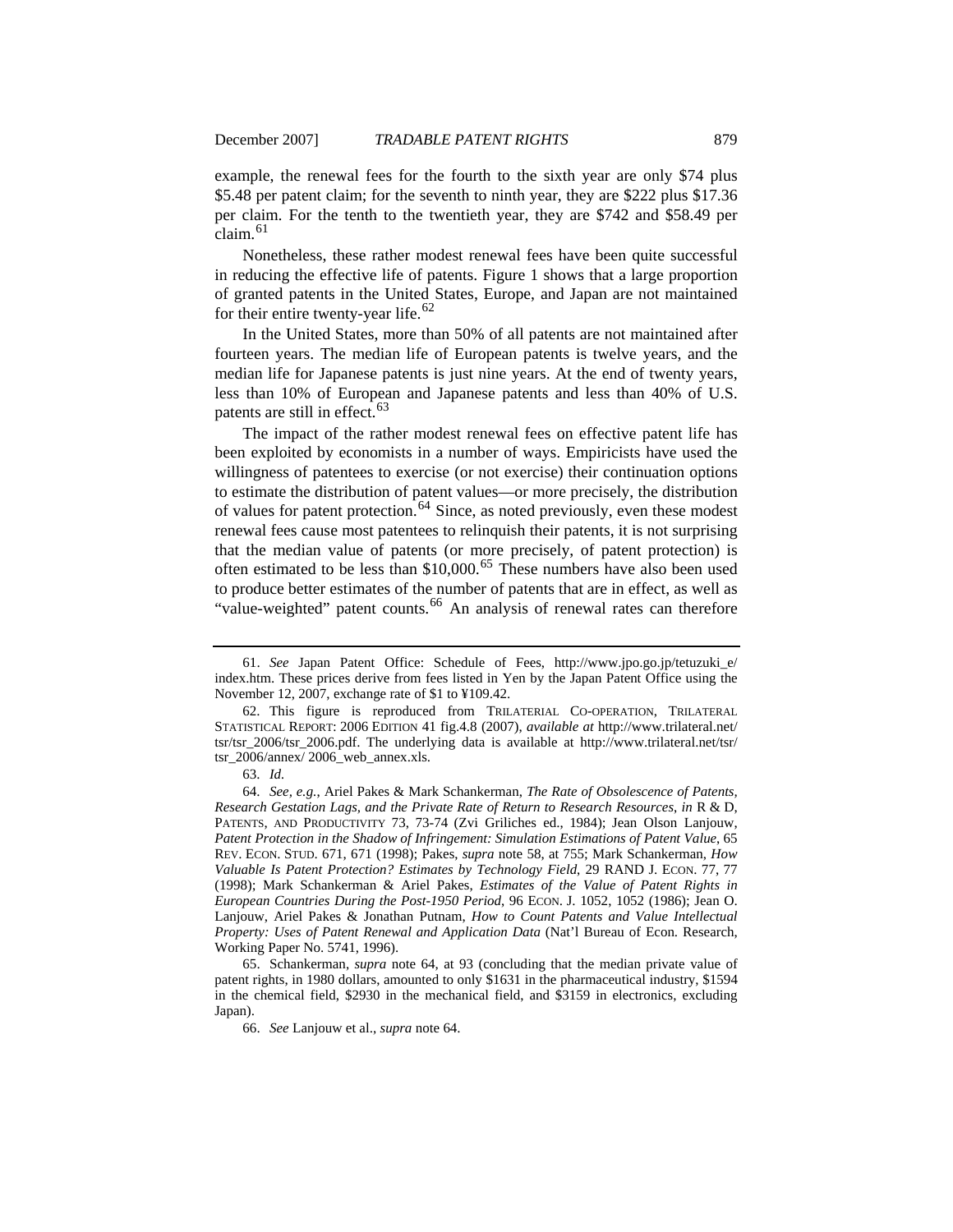allow us to make progress on the problem that Mark Lemley and Kimberly Moore have noted:

While we can calculate the number of patents filed before June 8, 1995 which have yet to expire due to term end, and can therefore get an idea of the maximum number of potentially enforceable patents (1,300,000), we cannot calculate the exact number that ar[e](#page-17-0) still enforceable or the number of potential submarine patents in that group.<sup>[67](#page-17-0)</sup>

Economic theorists in the last decade have also made progress modeling the potential beneficial uses of renewal fees as a policy tool. Articles by Suzanne Scotchmer and by Francesca Cornelli and Mark Schankerman have shown how a patent system with renewal fees can economize on the private information of patentees.[68](#page-17-1) Cornelli and Schankerman, for example, have shown that a renewal fee system can give patentees with more productive opportunities the incentive to invest more in  $R&D.<sup>69</sup>$  $R&D.<sup>69</sup>$  $R&D.<sup>69</sup>$  Moreover, their model suggests how the current structure of patent renewal fees should be modified. The current structure imposes a regressive tax on patentee profits: low-value patentees who abandon their patents early, end up paying more than 50% of their profits as renewal fees, whereas high-value patentees who maintain their patents for the full term, end up paying less than 5% of their profits as renewal fees. Cornelli and Schankerman estimate that an optimal structure of patent renewal fees should have a progressive character: taxing less than 3% of profits for patents that are low value (and cancelled early), but taxing more than 8% of expected profits for high-value patents that are renewed to last the entire twenty-year term.<sup>[70](#page-17-3)</sup>

This first generation of articles models static innovation, in which only one person has a potential idea (no patent races), and there is no possibility of follow-on innovation. The latter point especially distinguishes their analyses from the prior Subpart's argument about the potential usefulness of weeding the patent thicket so that subsequent inventors retain some room to operate. But the fact that these articles see the possibility for more rapidly rising renewal fees in models without the "thicket" problem suggests to us that weeding strategies may be even more appropriate when we take into account the problems of follow-on investment.

<span id="page-17-0"></span><sup>67.</sup> Mark A. Lemley & Kimberly A. Moore, *Ending Abuse of Patent Continuations*, 84 B.U. L. REV. 63, 84 n.81 (2004).

<span id="page-17-1"></span><sup>68.</sup> Francesca Cornelli & Mark Schankerman, *Patent Renewals and R&D Incentives*, 30 RAND J. ECON. 197, 197-98 (1999); Suzanne Scotchmer, *On the Optimality of the Patent Renewal System*, 30 RAND J. ECON. 181, 181 (1999).

<span id="page-17-3"></span><span id="page-17-2"></span><sup>69.</sup> Cornelli & Schankerman, *supra* note 68, at 198 ("[D]ifferentiated patent lives can be welfare improving because of an 'incentive effect': allowing firms with high R&D capabilities to choose longer patent lives gives these firms an incentive to invest more R&D resources.").

<sup>70.</sup> *Id.* at 208 fig.3.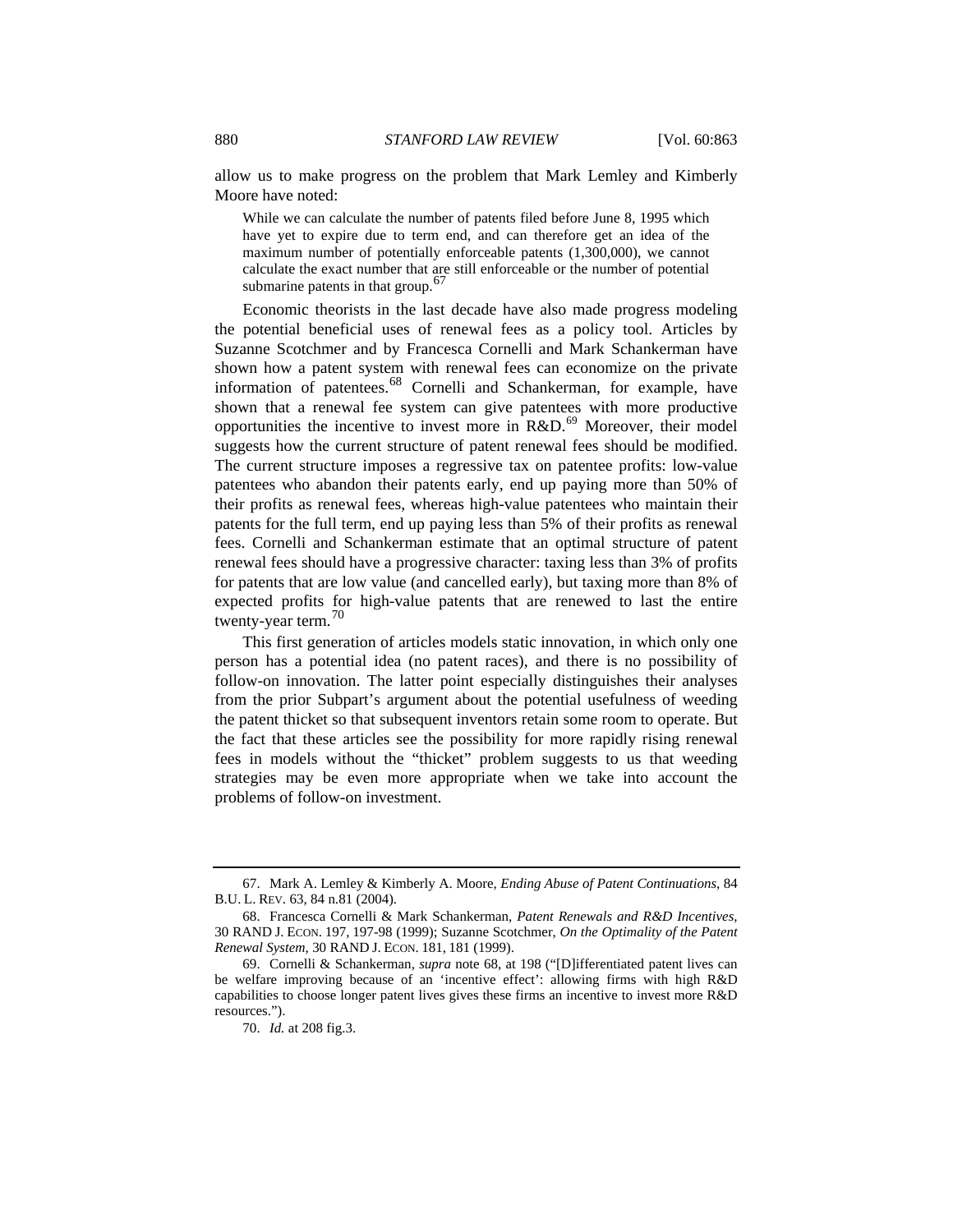#### <span id="page-18-0"></span>B. *Should Government Choose the Quantity Instead of the Price?*

While renewal fees certainly have reduced the number of patents that are in effect over time, this same effect could be accomplished by a license system in which the number of licenses that were in effect was limited and patentees had to acquire a patent as well as a license in order to have an effective patent.

The concept of tradable permits has long been a favorite of economists and has begun to gain traction with policy makers and academics. A tradable permit system can lead to the more efficient allocation of resources by allowing resources to flow to their highest value users. Such market-based systems have been implemented successfully in several arenas, most notably in air pollution control and in commercial fishing licenses.

Title IV of the the 1990 amendments to the Clean Air Act included a national tradable permit system for  $SO_2$  emissions.<sup>[71](#page-18-1)</sup> Permits are granted to producers of  $SO_2$  based on their prior production levels, and at the end of each year, each producer must hold enough permits to cover their emission of  $SO_2$ . Additional permits may be banked (or carried over) for the next year or sold to other producers or third parties.<sup>[72](#page-18-2)</sup> This tradable system allows for companies who can reduce their emissions at low cost to sell their excess  $SO<sub>2</sub>$  permits to companies who bear a higher cost of reduction. In the fifteen years since this system was put into place, there is evidence that it has been highly effective:  $SO<sub>2</sub>$  emissions were reduced by nearly thirty percent beyond the required level, and compliance with the program has been almost perfect.<sup>[73](#page-18-3)</sup> Additionally, the tradable permits program has been estimated to create a cost saving of sixteen to twenty-five percent relative to a uniform emissions standard for  $SO_2$ .<sup>[74](#page-18-4)</sup> These cost savings are less than some supporters hoped for when a marketbased permit program was first proposed,  $^{75}$  $^{75}$  $^{75}$  but the program has generally been considered a success.

Commercial fishing is a second industry that has benefited from the use of tradable permits. Commercial fishing is a textbook tragedy of the commons problem, in which every fisherman has the incentive to catch as many fish as possible, thereby leading to overfishing. This drives down prices in the marketplace and reduces the stock of fish in the wild, leading to endangerment or even extinction of certain species of fish. An estimated seventy percent of the world's fish species are now either fully exploited or depleted, and intense

<span id="page-18-1"></span><sup>71.</sup> EXECUTIVE OFFICE OF THE PRESIDENT, ECONOMIC REPORT OF THE PRESIDENT 122 (2005).

<span id="page-18-2"></span><sup>72.</sup> U.S. ENVTL. PROT. AGENCY, PROGRESS REPORT ON THE EPA ACID RAIN PROGRAM 3 (1999), *available at* http://www.epa.gov/airmarkets/progress/ docs/1999report.pdf.

<sup>73.</sup> EXECUTIVE OFFICE OF THE PRESIDENT, *supra* note 71, at 122.

<span id="page-18-5"></span><span id="page-18-4"></span><span id="page-18-3"></span><sup>74.</sup> Nathaniel O. Keohane, *What Did the Market Buy? Cost Savings Under the U.S. Tradeable Permits Program for Sulfur Dioxide* 23 (Yale Ctr. for Envtl. Law and Policy, Working Paper No. ES-33, 2003), *available at* http://ssrn.com/abstract\_id=465320.

<sup>75.</sup> *Id*. at 22-23 (noting that prior estimates anticipated even greater cost savings).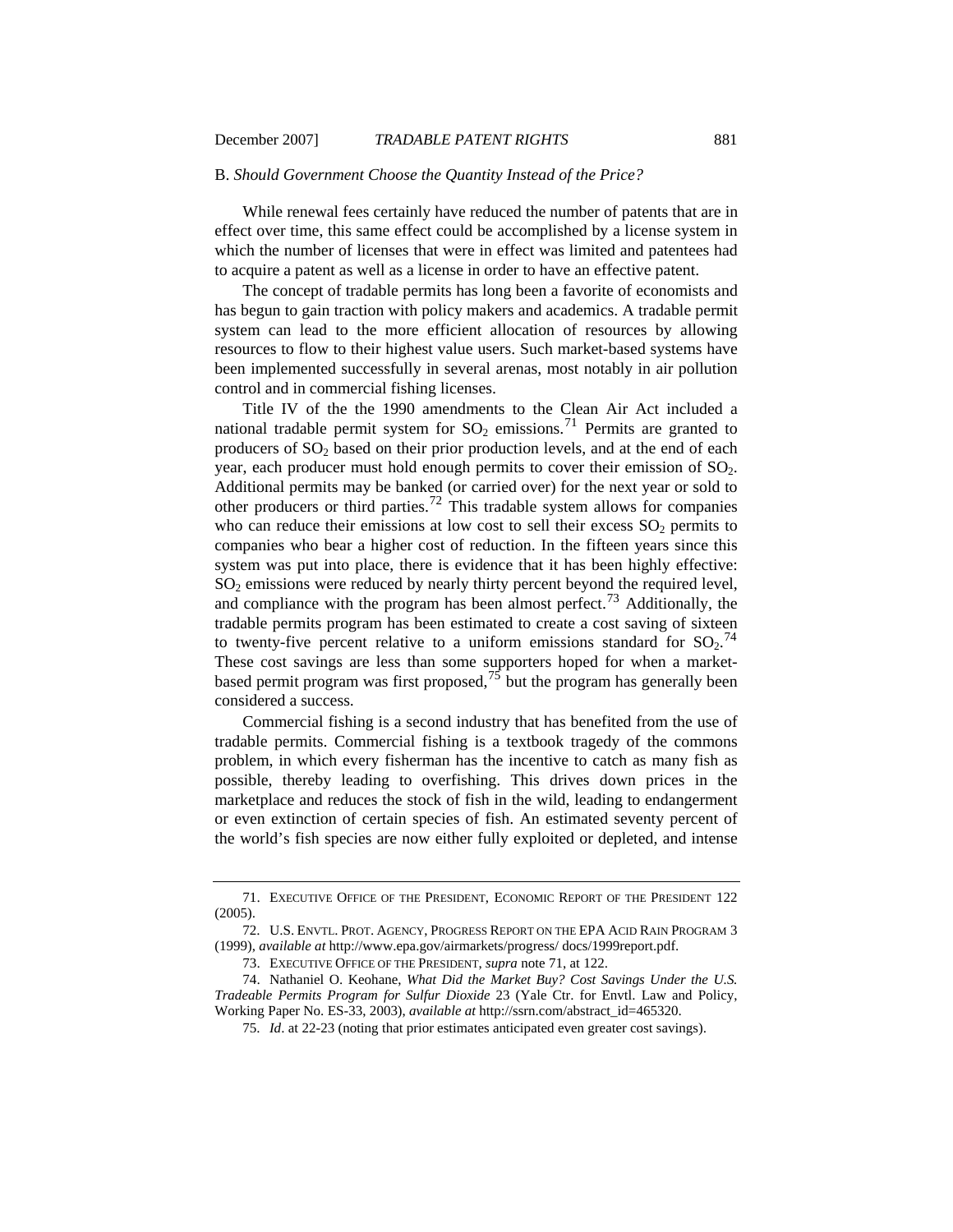competition for the remaining fish creates economic waste.<sup>[76](#page-19-0)</sup> The traditional government response to overfishing has been intense regulation of many aspects of the fishing industry, which has proven costly to enforce and still provides incentives for fishermen to search for loopholes and increase their own catch.<sup>[77](#page-19-1)</sup>

In response to these continuing problems, new programs of transferable fishing quotas granted to individual fishermen have been adopted by several countries, including New Zealand, Iceland, Australia, Canada, and Papua New Guinea.<sup>[78](#page-19-2)</sup> Much like the pollution permits, these fishing licenses are fully tradable and ensure that fishing rights flow to those fishermen who can use them most effectively. Moreover, the programs allow the government to maintain a strict control on the quantity of fish being caught, thereby preventing overfishing. This program has been especially successful in New Zealand, where fish stocks are now healthier and there is evidence of increased profitability among fishermen.[79](#page-19-3)

The successes of tradable permit programs in air pollution control and commercial fishing have led to proposals for tradable permits in many other fields. Market-based permit concepts are available in fields as widely divergent as milk production in Canada,  $80^{\circ}$  $80^{\circ}$  red deer hunting in Scotland,  $81^{\circ}$  $81^{\circ}$  and even wildlife conservation.<sup>[82](#page-19-6)</sup> As tradable permits become more common in different fields of government action, it is only natural to consider their extension into patent protection, which is the concern of this Article.

But would a system of tradable patent licenses be superior to a renewal-fee system? This is a classic "prices vs. quantities" question that has arisen in a variety of other contexts.<sup>[83](#page-19-7)</sup> Martin Weitzman, in his classic article, *Prices vs. Quantities*, noted:

<span id="page-19-5"></span>81. *See* Douglas MacMillan, *Tradeable Hunting Obligations—A New Approach to Regulating Red Deer Numbers in the Scottish Highlands?*, 71 J. ENVTL. MGMT. 261, 261 (2004).

<span id="page-19-6"></span>82. *See* Ricardo Bayon, *A Bull Market in . . . Woodpeckers?*, MILKEN INST. REV., Mar. 2002, at 30, *available at* http://www.milkeninstitute.org/publications/review/2002\_3/ 30\_39.pdf.

<span id="page-19-7"></span>83. *See* Robert Cooter, *Prices and Sanctions*, 84 COLUM. L. REV. 1523, 1523 (1984); William Poole, *Optimal Choice of Monetary Policy Instruments in a Simple Stochastic Macro Model*, 84 Q.J. ECON. 197, 197 (1970); Martin L. Weitzman, *Prices vs. Quantities*, 41 REV. ECON. STUD. 477, 477 (1974). Indeed, the analysis and figures of patenting in this Part closely parallel the analysis of affirmative action quotas and credits found in Ian Ayres, *Narrow Tailoring*, 43 UCLA L. REV. 1781 (1996).

<sup>76</sup>*.* EXECUTIVE OFFICE OF THE PRESIDENT, *supra* note 71, at 123.

<sup>77.</sup> *Id.* at 124.

<sup>78.</sup> *Id.*

<sup>79.</sup> *Id.* at 124-25.

<span id="page-19-4"></span><span id="page-19-3"></span><span id="page-19-2"></span><span id="page-19-1"></span><span id="page-19-0"></span><sup>80.</sup> *See* Kevin Chen & Karl Meilke, *The Simple Analytics of Transferable Production Quota: Implications for the Marginal Cost of Ontario Milk Production*, 46 CAN. J. AGRIC. ECON. 37 (1998).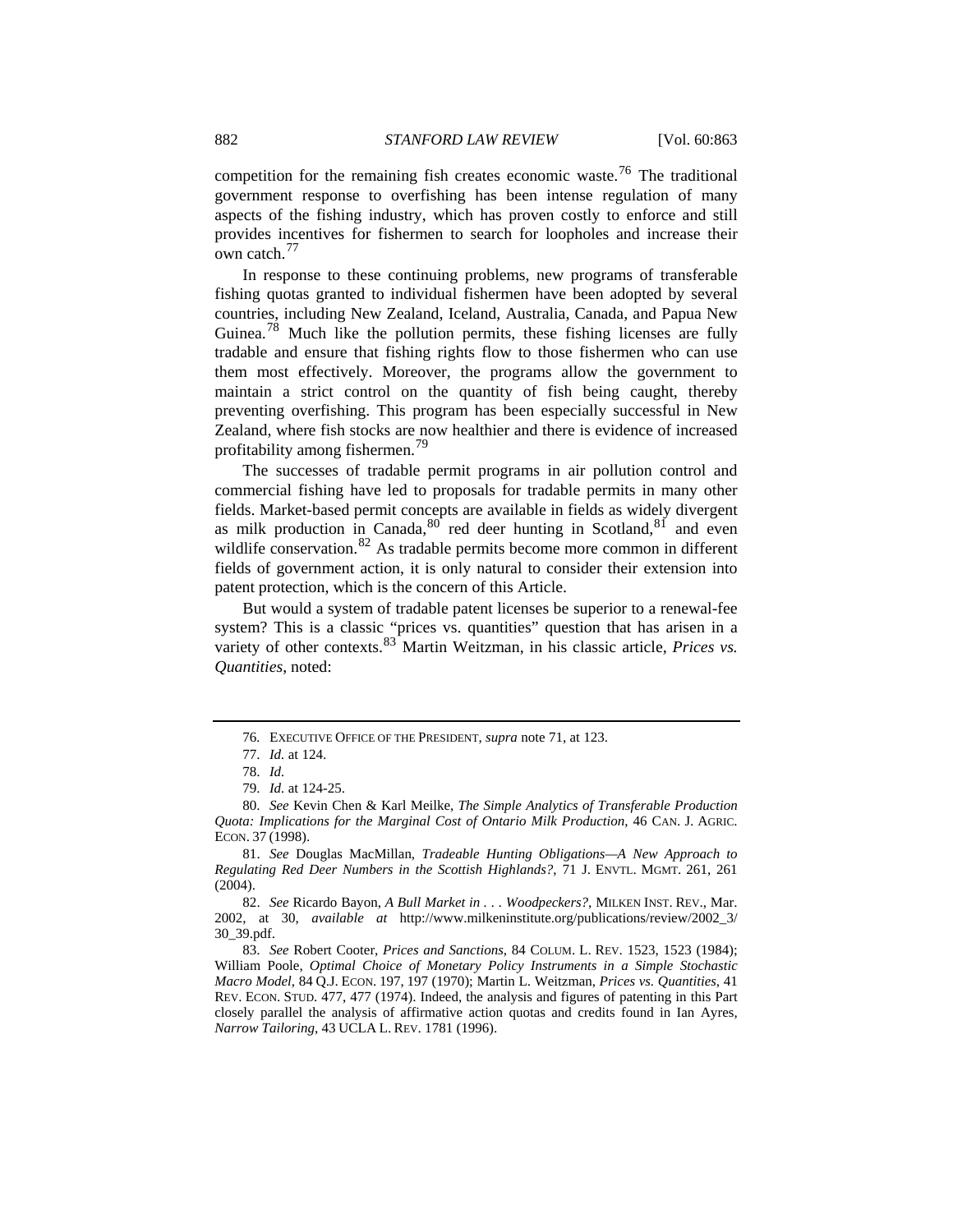From a strictly theoretical point of view there is really nothing to recommend one mode of control over the other. This notwithstanding, I think it is a fair generalization to say that the average economist in the Western marginalist tradition has at least a vague preference toward indirect control by prices, just as the typical non-economist leans toward the direct regulation of quantities.

 . . . A reason often cited for the theoretical superiority of prices as planning instruments is that their use allegedly *economizes on* information. . . . [I]t is neither easier nor harder to name the right prices than the right quantities because in principle exactly the *same* information is needed to correctly specify either. $\frac{8}{3}$ 

Just as Weitzman questioned the "vague preference" that economists have toward effluent taxes, our purpose here is to show that the preference for renewal fees is overstated or possibly misplaced. To see why a regime with a limited number of patent licenses might be superior to a regime with renewal fees, imagine a one-period model in which a patentee would either have to pay a single fee in order to make her license active or would have to purchase one of a limited number of licenses. To implement these regimes, the government would have to set either a price (a renewal fee) or a quantity (the number of licenses to be issued).

In a simple model with complete information, the optimal (price or quantity) regulation would turn on the marginal net private benefits and the marginal net social costs of patenting. The concept of net private benefits captures the expected profits from patent protection minus the costs of producing, prosecuting, and enforcing the patent. The concept of net social costs refers to all the social costs and benefits of patenting, excluding only the costs and benefits that accrue to the marginal patentee herself. Society enjoys many benefits from patenting—including, of course, the way that patent protection spurs innovation and then makes that innovation common knowledge. But for the reasons discussed in Part I, there are strong reasons to expect that a patent thicket that becomes too thick can produce net social costs that on the margin are higher than the net private benefits to the patentee.

These stylized assumptions are depicted in Figure 2. This figure assumes, following the logic of Part I, that the marginal net social costs of patenting (labeled MSC) rise as the quantity of enforceable patents increases. Further, because of diminishing marginal returns, the private net benefit of the marginal patent (labeled MPB) declines as the number of enforceable patents grows. This latter assumption does not mean that the last patent issued in a given time period is less valuable than the first, but simply that if we arrayed all the patents issued in, for instance, a year, the least valuable patent is worth less than the most valuable.

<span id="page-20-0"></span><sup>84.</sup> Weitzman, *supra* note 83, at 477-78 (first emphasis added). *But see* Louis Kaplow & Steven Shavell, *On the Superiority of Corrective Taxes to Quantity Regulation*, 4 AM. L. ECON. REV. 1, 1-2 (2002) (acknowledging that Weitzman's view has been accepted by many economists but arguing that corrective taxes are a superior way of controlling externalities).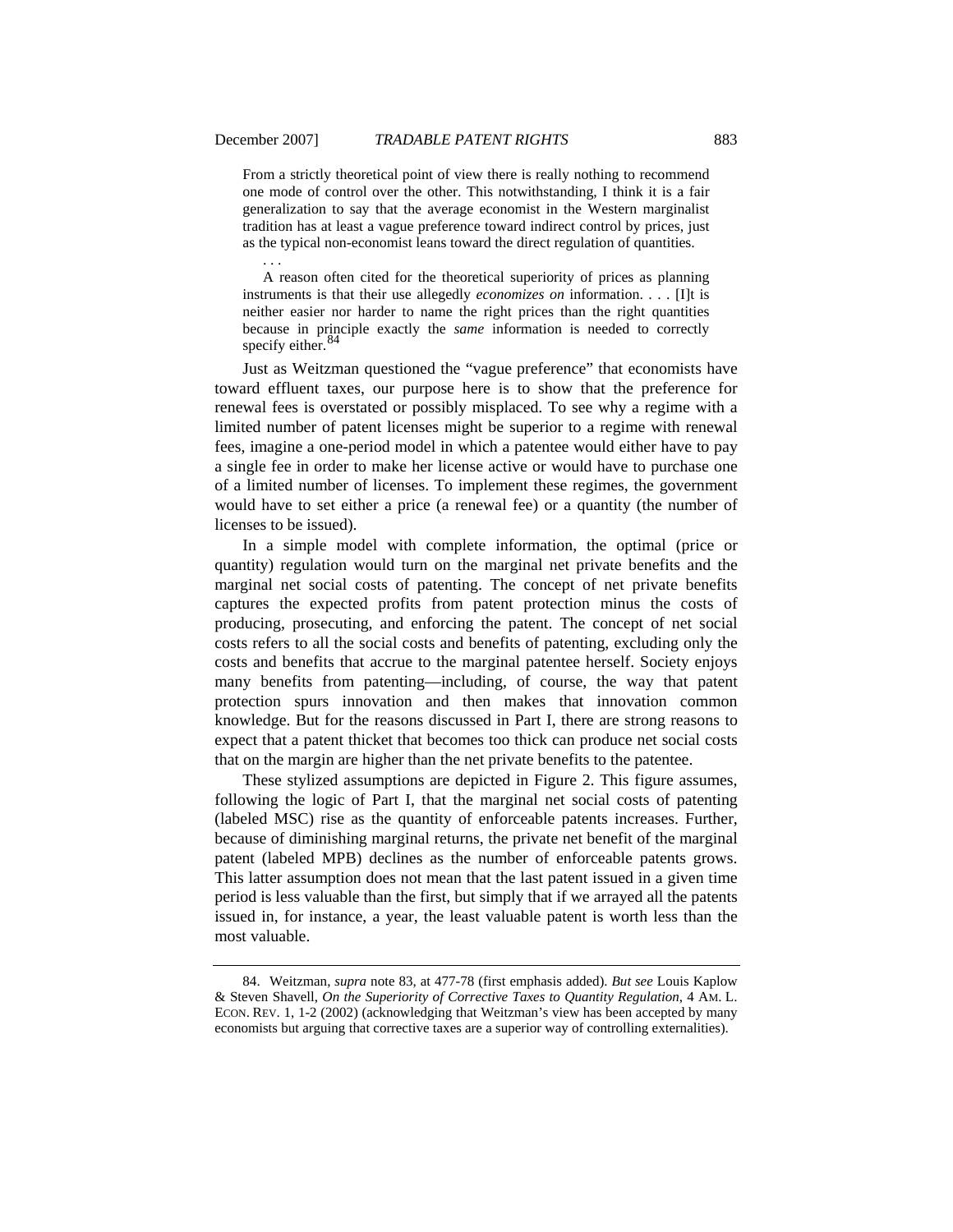In simplistic "models" of this kind, social welfare is of course maximized at the point where the marginal costs equal the marginal benefits. Accordingly, the government would want to set either the price or the quantity at the point where the marginal net private benefit to patentees of an additional patent was set equal to the marginal net social cost of issuing more patents. These amounts are depicted in Figure 2 as P\* and Q\*, respectively.

**Figure 2. Assessing the "Marginal Social Cost" (MSC) and the "Marginal Private Benefit" (MPB) of Patents**



If the government had complete information about the marginal costs and benefits of patenting, then either price or quantity regulation would produce an identical equilibrium. Indeed, with this kind of complete information, the government could do even better by just offering patent protection to those ideas that produce a net social benefit and by paying these patentees a lump sum instead of granting them distortionary monopoly rights. But, as has long been known, all the important issues of developing optimal intellectual property rights turn on the government's imperfect information—or possibly the question of how best the government might economize on the patentee's (and others') private information.[85](#page-21-0)

- If there is any advantage to employing price or quantity control modes, therefore, it must be due to inadequate information or uncertainty.
- Weitzman, *supra* note 83, at 480. For a parallel analysis in the affirmative action context, see

<span id="page-21-0"></span><sup>85.</sup> *See* Brian D. Wright, *The Economics of Invention Incentives: Patents, Prizes, and Research Contracts*, 73 AM. ECON. REV. 691, 691-92 (1983). Weitzman made a similar point:

<sup>. . .</sup> In an environment of complete knowledge and perfect certainty there is a formal identity between the use of prices and quantities as planning instruments.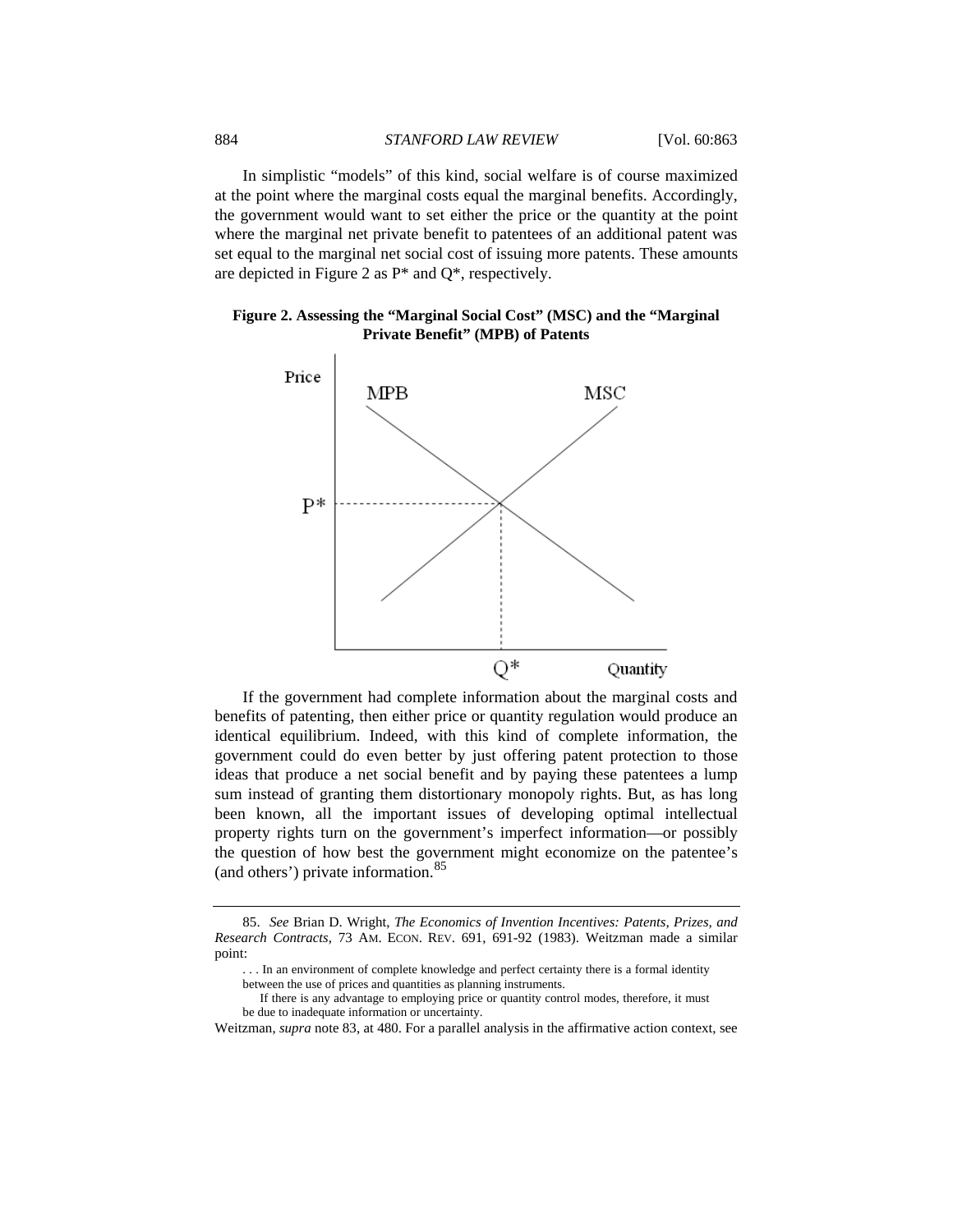Therefore, to make the price vs. quantity question interesting, we need to introduce some uncertainty about how patentees will react to a renewal fee as opposed to a licensing scheme. A marginal net private benefit curve (MPB curve) can be thought of as the patentees' reaction function. Its position will determine, for example, how many patentees will find it worthwhile to pay a particular licensing fee. To make prices and quantities non-equivalent policy instruments, imagine that the government is uncertain about the position of the MPB curve. There are many types of uncertainty that the government might face, but for one stylized example, assume that the slope of the MPB curve is known but the intercept with MSC is not known. For stylized concreteness, imagine that half of the time the MPB curve is shifted up by epsilon and half the time it is shifted down by epsilon. This uncertainty is depicted in Figure 3 by the dotted lines that are parallel to, but lie above and below, the expected MPB curve (depicted by the solid line).

**Figure 3. An Example in Which Patent Quotas Are Less Efficient than Renewal Fees** 



With these assumptions in place, it is possible to explore graphically whether price or quantity regulation is likely to be more efficient. A more tailored price or quantity rule would of course depend on the position of the MPB curve. The optimum patent quantity levels for the two possible states of the world are depicted in Figure 3 by q\*L and q\*H, which represent the quantities where the MSC curve intersects the two possible MPB curves. But

Ayres, *supra* note 83.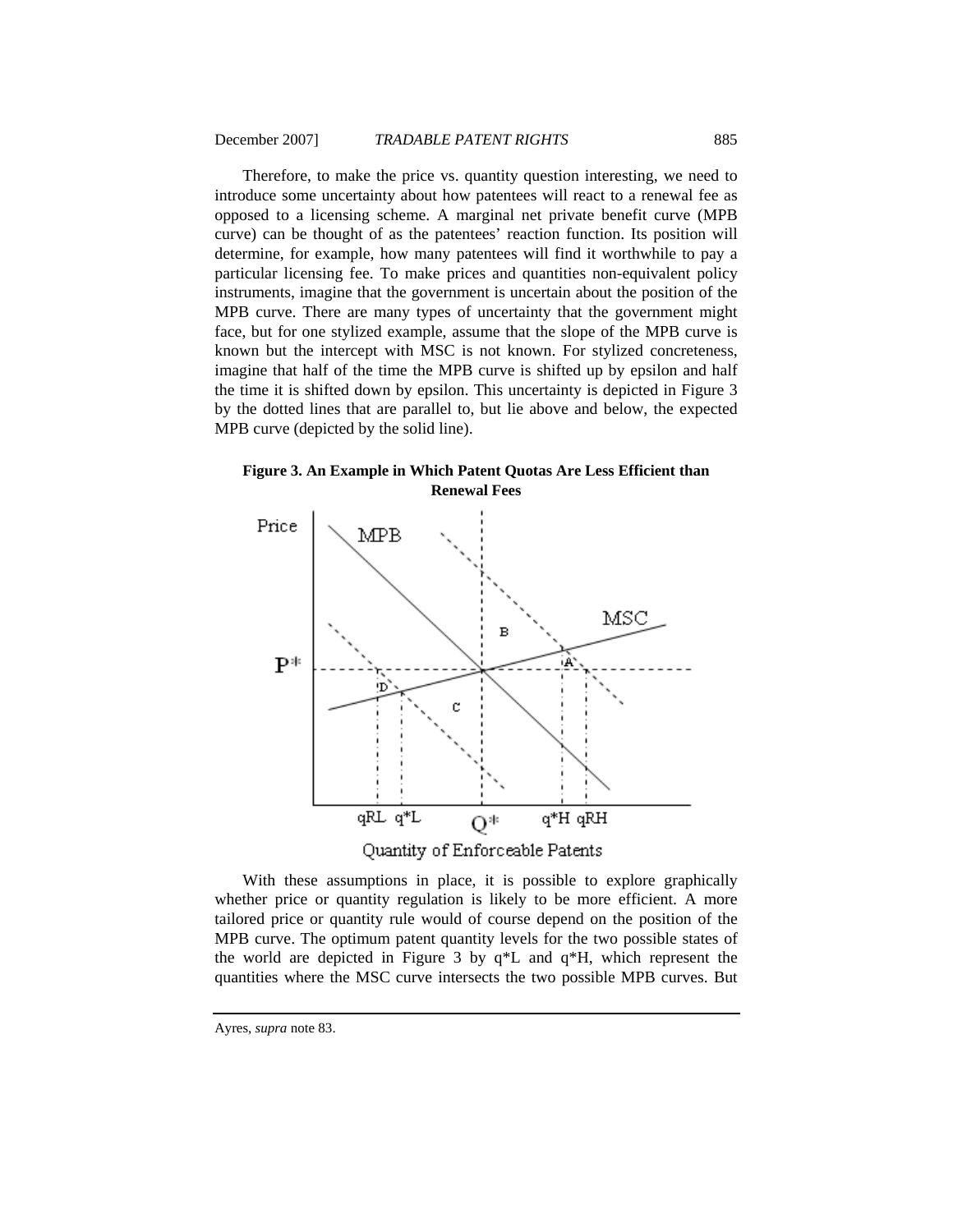because of the government's limited information, simple price or quantity regulation cannot guarantee the optimum number of patents.

Figure 3 can help us assess how well simple price or quantity regulations will succeed in tailoring actual patent levels to these optimal benchmarks. The licensing scheme induces a fixed quantity of enforceable patents with an equilibrium market price of the license equal to the point where the MPB curve intersects with the fixed quantity  $Q^*$ . When the private benefit curve is unexpectedly low, the quantity regulation induces too much patenting  $(Q^* > q^*L)$ . Under these circumstances, the marginal social cost of patenting at  $Q^*$  is epsilon greater than the marginal private benefit. The total inefficiency caused by this oversupply is represented in Figure 3 by a triangle drawn between the optimal and actual quantity (labeled B). Because, as Figure 3 indicates, the marginal social cost remains above the marginal private benefit at all points between  $q^*L$  and  $Q^*$ , the triangle area labeled B represents the total loss in welfare from the quantity regulation's failure to tailor a lower quantity when the net private benefits of patenting are unexpectedly low.

Tradable licenses create an analogous inefficiency by inducing too little patenting when the private benefits of patenting are unexpectedly high. When the private benefits of patenting are high, the optimum level of patenting  $(q*H)$ is higher than the best level that an imperfectly informed government can identify (Q\*). When this is true, the private benefits of patenting on the margin at Q\* will be greater than the social cost. The inefficiency associated with this shortfall (between  $Q^*$  and  $q^*H$ ) is depicted by an analogous triangle (labeled C).

Figure 3 also shows, however, that a simple price regulation fails to induce the optimal level of patenting. Quantity regulation is inefficient because the quantity of patenting does not vary with the strength of private benefits, but price regulation is inefficient because it causes the quantity of patenting to vary too much.

When private benefits are unexpectedly low, quantity regulation induces too much patenting  $(Q^*>q^*L)$ , but Figure 3 shows that price regulation induces too little participation. Patentees responding to a renewal fee cost of  $P^*$  will only renew patents up to the point where the marginal private benefit equals the cost of the renewal. In Figure 3, this renewal point occurs at qRL. But at this level, the marginal net private benefits of patenting are larger than the marginal social costs. The inefficiency associated with this shortfall is represented by the smaller triangle between qRL and q<sup>\*</sup>L (labeled A). An analogous inefficiency is created when private benefits are unexpectedly high. The price regulation now induces too much minority participation (qRH  $> Q^*$ ), which is depicted by an analogous small triangle between q\*H and qRH (labeled D).

Comparing the inefficiencies of price and quantity regulations, Figure 3 reveals the conventional result. The fixed-quantity regulation produces a lessnuanced outcome than the price regulation. The price regulation is better tailored because it produces enforceable patenting levels (qRL and qRH) that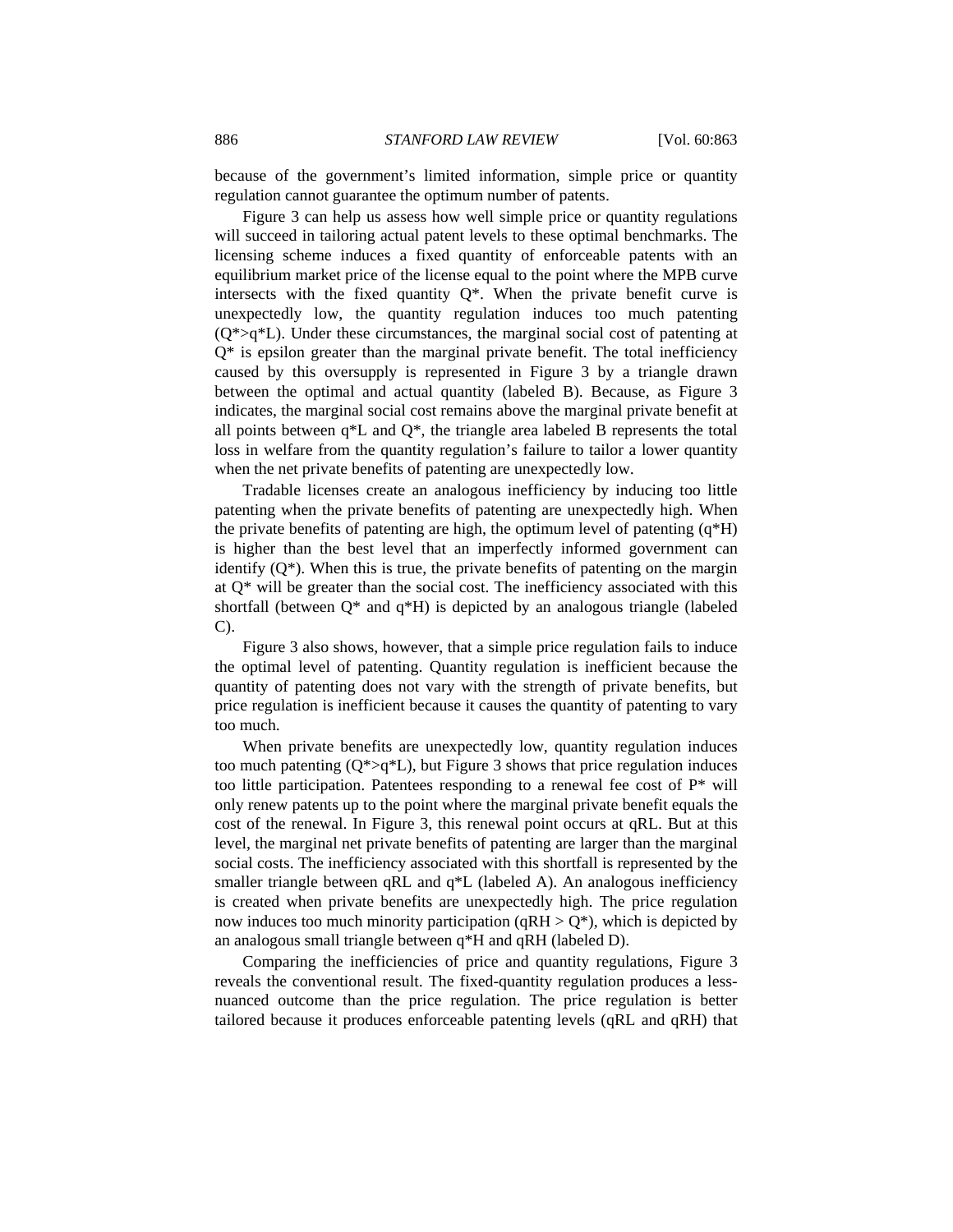are closer to the optimal levels ( $q*L$  and  $q*H$ , respectively).<sup>[86](#page-24-0)</sup> Price regulation induces more variation in enforceable patenting. And for these assumed marginal cost and benefit curves, making the level of effective patenting sensitive to the size of private patent values is more efficient than having the patenting level be completely invariant.

The residual inefficiency of price regulation is caused by patentees ignoring the social costs of marginal increases in patenting; they instead only internalize the constant marginal cost of the renewal fee. But, as drawn in Figure 3, the externality caused by the flat pricing regulation is relatively small because the marginal cost curve is itself relatively flat—meaning that under a price regulation there are slight differences between the marginal costs to society and the marginal costs imposed by the simple (quantity invariant) renewal fee.

If the analysis stopped here, there would be little value added by this economic modeling. Consistent with the current legal embrace of renewal fees, Figure 3 shows that setting the quantity of tradable licenses is less efficient than having government set a renewal price. And even though this graph is for a single price and quantity, one might imagine the same type of graph showing that a renewal-fee system is clearly preferable to a quota on patent licenses for each year of a patent's potential life.

However, it turns out that it is easy to construct examples in which quantity regulation is more efficient than price regulation. Indeed, if we merely increase the slope of the social cost curve (MSC), setting the quantity becomes more efficient than setting the price. Figure 4 shows this possibility.

As before, a system of renewal fees makes the level of effective patenting more sensitive to the private benefits of patenting. But in this case, the swings in effective patenting are excessive compared to what optimally tailored (fullinformation) patenting levels would be. The fixed quantity  $(Q^*)$  is closer to the full-information optimal levels (q\*H and q\*L) than are the levels induced by a simple renewal fee (qRH and qRL). The deviations from the optimal level of effective patenting create analogous inefficiencies for price and quantity regulations, but in Figure 4, the inefficiency of renewal fees is greater than that for a fixed licensing quantity.

<span id="page-24-0"></span><sup>86.</sup> Graphically,  $q^{\ast}L - qRL < Q^* - q^{\ast}L$  and  $qRH - q^{\ast}H < q^{\ast}H - Q^*$ .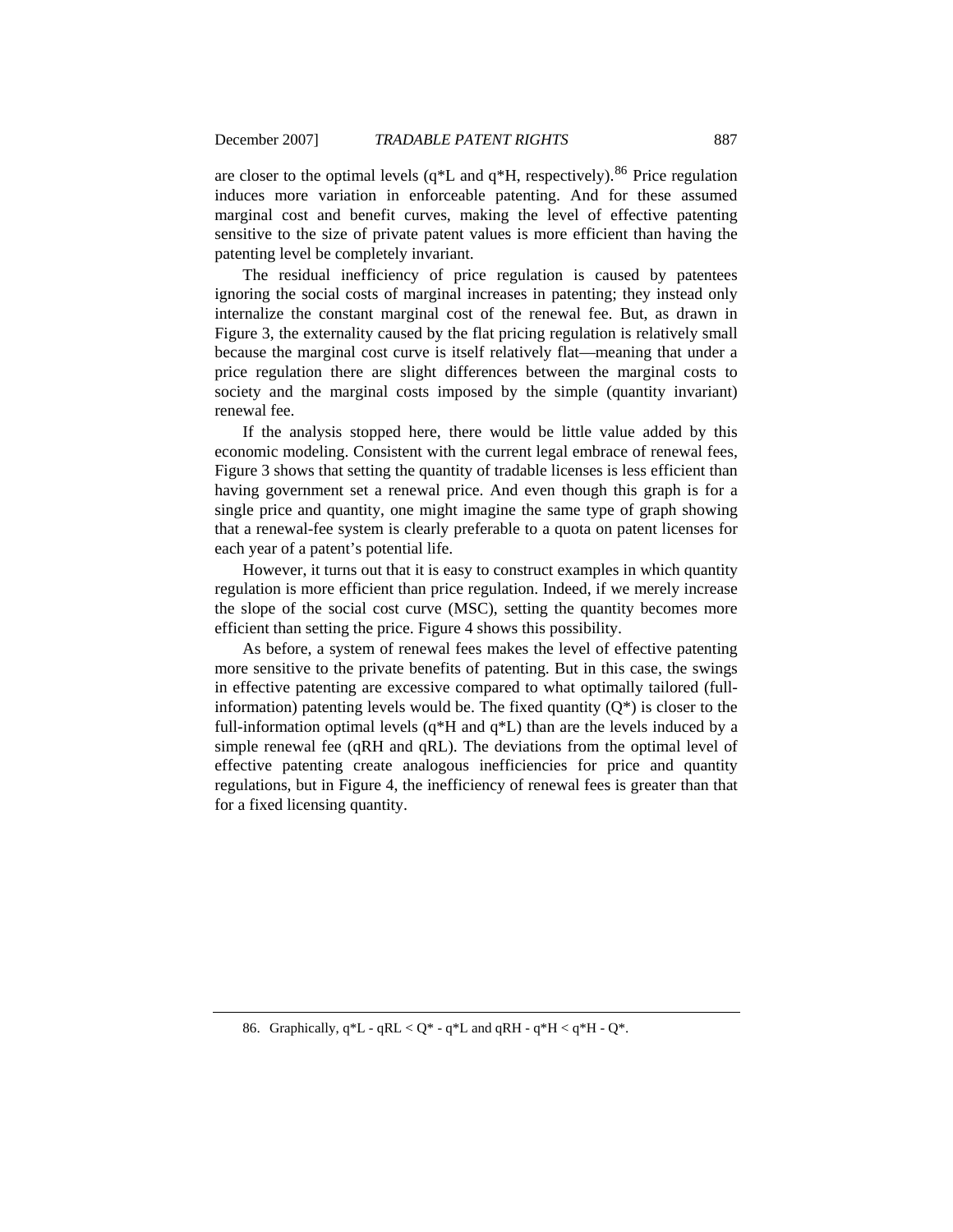

**Figure 4. An Example in Which Renewal Fees Are Less Efficient than Patent Quotas** 



This geometry suggests that quantity regulation will become more efficient than price regulation as the marginal social cost curve (MSC) becomes steeper relative to the marginal private benefit curve (MPB). Indeed, in this simple graph, quantity regulation will be more efficient than price regulation whenever the slope of the MSC curve is greater than (the absolute value of) the MPB slope. Why would this be so? As discussed above, the slopes of the MSC and MPB curves determine how sensitive effective patenting will be to shifts in private patent benefits. When the MSC curve is relatively flat, price regulation causes patentees to face a fee that, regardless of their private benefit, is approximately equal to the marginal social costs of enforceable patents. Flat MSC curves thus suggest that price regulation will be effective in inducing levels of patenting that are relatively close to the full-information optimum. When the MSC curve is steep, however, then shifts in the private benefits of patenting will cause the social cost curve to substantially diverge from a fixed renewal fee as the private benefit curve varies above or below its expected value. When the MSC curve is steep (relative to the MSB curve), pricing regulations will produce too great fluctuations in the level of effective patenting as patentees look to the size of the renewal fee in deciding whether to pay to make their patent enforceable instead of considering the diverging social costs of enforcements.

Economists tend to think of price regulations (effluent taxations and the like) as allowing the courts to economize on the information of private parties– —in this case, allowing the patentees to choose the level of effective patenting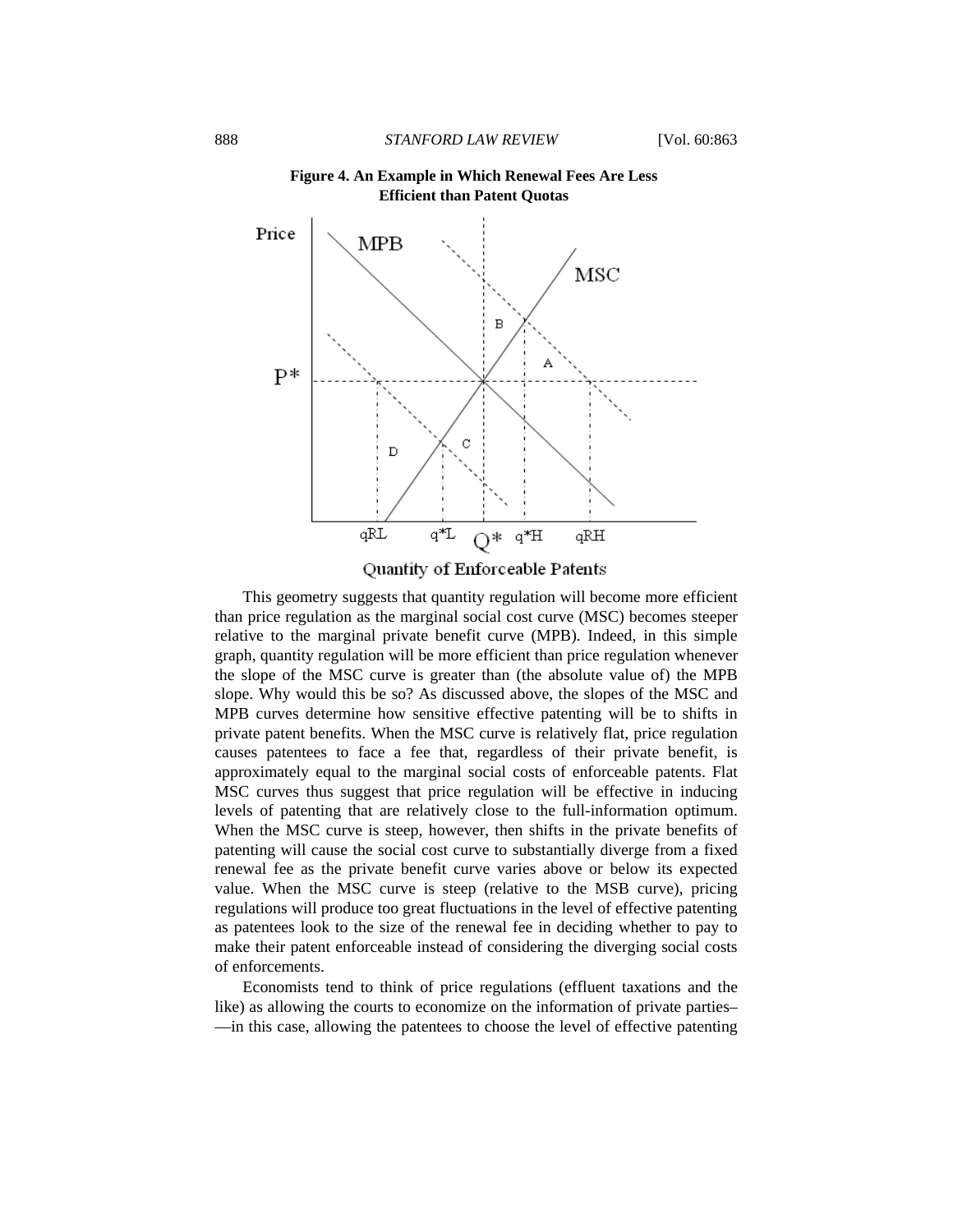<span id="page-26-0"></span>based on their privately-known valuations. $87$  But the reactions of private parties in setting the level of effective patenting can, somewhat paradoxically, be less well-tailored than a fixed-quantity standard that does not allow patentees' action to vary the number of patents in effect. The fixed-pricing regulation causes patentees to systematically overshoot in their efforts to expand or contract the effective quantity of patents above or below the expected level. When this overshooting effect is large enough, the fixed effective quantity of tradable licenses can better emulate the full-information optimum than a simple, single-price-per-period renewal system.

The analysis of Part I gives us some reason to think that quantity regulation may in fact be more efficient than price regulation. The idea that patent systems become more socially costly as more "thickets" emerge suggests that the marginal social costs will likely be rising sharply. And as Figure 4 indicates, steep MSC curves tilt the efficiency analysis toward quantity regulation.

#### C. *Regulating Both Price and Quantity*

While the foregoing graphs are sufficient to show that fixed-quantity regulations can be more efficient than single-price regulations, it is important to realize that government might be able to do better by adopting a regime that is a mixture of price and quantity regulations. Specifically, the government might make the number of licenses issued be a function of the equilibrium bids. Instead of being a fixed vertical line, the supply of licenses might instead be an upward sloping curve that the government sets to coincide with the net social costs of patenting.

Graphically, the government's task would be to fit the quantity of licenses to the MSC curve of the previous Subparts. An upward-sloping license-supply curve would potentially reduce the information burdens on government. Instead of trying to assess the position of the MPB curve, the government would only need to assess the position of the MSC curve.<sup>[88](#page-26-2)</sup> Making the license-supply curve equal to the external social costs of patenting would, in theory at least, cause patentees to internalize the total costs and benefits of creating an enforceable patent.<sup>[89](#page-26-3)</sup> The patentees would receive the private benefits of an

<span id="page-26-3"></span>89. A similar point was made by Ryan Lampe and Anthony Niblett, *The Economics of Patent Design: A Selective Survey* 19 (Intellectual Prop. Research Inst. of Austl., Working

<span id="page-26-1"></span><sup>87.</sup> *See, e.g.*, Kaplow & Shavell, *supra* note 84, at 14 (noting that corrective taxes leave control decisions to individual firms); Louis Kaplow & Steven Shavell, *Property Rules Versus Liability Rules: An Economic Analysis*, 109 HARV. L. REV. 713, 725 (1996) (pointing out that liability rules allow the state to harness the information of private parties).

<span id="page-26-2"></span><sup>88.</sup> However, the government would need to assess a longer span of the MSC curve instead of just assessing the local point at which the MSC and MPB curves intersect. There may be circumstances in which the latter assessment might be easier. *See* Richard R.W. Brooks, *The Relative Burden of Determining Property Rules and Liability Rules: Broken Elevators in the Cathedral*, 97 NW. U. L. REV. 267, 284-99 (2002) (developing a framework for choosing between property rules and liability rules).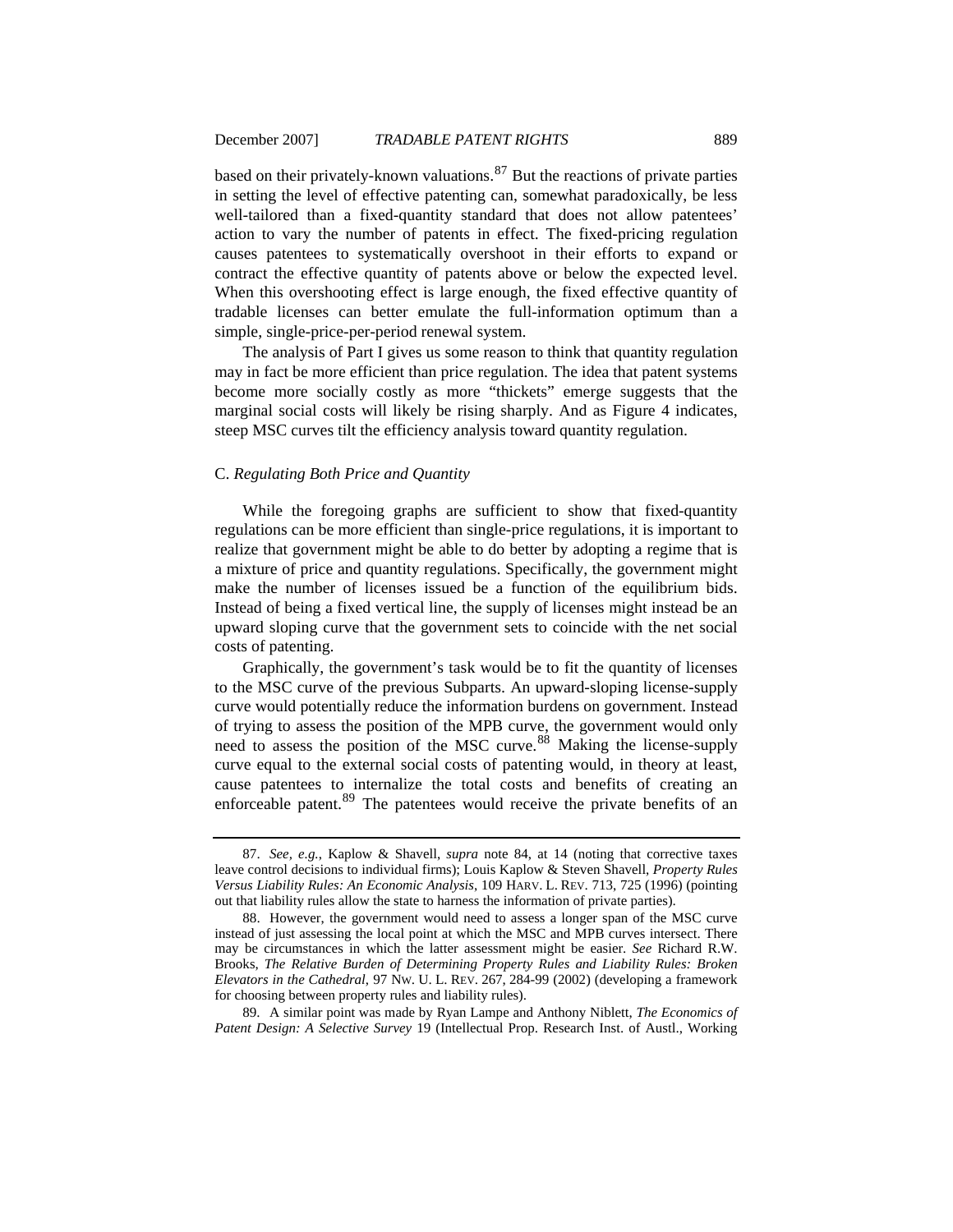<span id="page-27-0"></span>enforceable patent if they went forward, and they would have to pay a price to procure the license that would emulate what would otherwise be the external social costs of patenting. If the license-supply curve were simply the MSC curve, then the patentees would only purchase a license if the marginal benefit to themselves individually was greater than the marginal cost to society.

Of course, to assess the schedule of increasing social costs of additional patents is far from an easy task. But this Subpart suggests that relying simply on price regulations, to the exclusion of quantity and quantity/price regulations, artificially constrains the toolkit of intellectual-property policymakers.

# III. HOW MIGHT A TRADABLE LICENSE SCHEME BE IMPLEMENTED?

This Part describes in a bit more detail how a system of tradable licenses might be implemented. For simplicity, imagine that the system would only apply to newly-issued patents, so that previously-issued patents would be governed by the pre-existing maintenance-fee system. Licenses would be described by two variables: a particular patent-issue year (e.g., 2010) and the time period of the patent's life that is covered (e.g., years 5 to 8). Thus, a 2010/years 5-8 license would cover only the years 5 to 8 of patents issued in 2010. To keep things similar to the current U.S. patent system, patentees will be required to purchase licenses every 4 years to preserve the effectiveness of their patents. The initial patent fees would make the patent in force for year 0 to 4. To keep a patent in force after the initial 4 years, a patentee would have to obtain ownership of a year 5 to 8 license for their particular patent issue-year. Afterward, a patentee who wants to keep a patent in force will need to obtain licenses for years 9 through 12, 13 through 16, and 17 through 20. (The current maintenance-fee system only requires patentees to purchases extended length in years 4, 8, and 12—but because of our concerns with the thicket problem, we would require relicensing in year 16 as well.) As with renewal fees, failure to acquire a license at the start of any particular four-year term would render the patent ineffective in all future years.

At the beginning of an issuance year, the USPTO would auction a predetermined number of licenses covering the various periods of patent life for all patents being issued that year. We imagine that the auction would be a sealed-bid auction, similar to the type used for the Environmental Protection Agency's annual  $SO_2$  allowance auction.<sup>[90](#page-27-1)</sup> For example, at the beginning of

Paper No. 06/03, 2003) ("This policy has been introduced (in part) to prevent inefficient use of the patent system. In order to ensure optimality, the patent renewal fee at time *t* should equal the marginal social cost at time *t*.").

<span id="page-27-1"></span><sup>90. 42</sup> U.S.C. § 7651o(d)(2) (2000). In order to comply with the cap on the level of air-polluting emissions established by the Clean Air Act Amendments of 1990, Pub. L. No. 101-549, 104 Stat. 2399 (1990), the EPA distributed allowances to certain industries that limited how much they could pollute; each allowance permitted the industry to emit a certain unit of air pollution. A small proportion of allowances were reserved by the EPA and sold at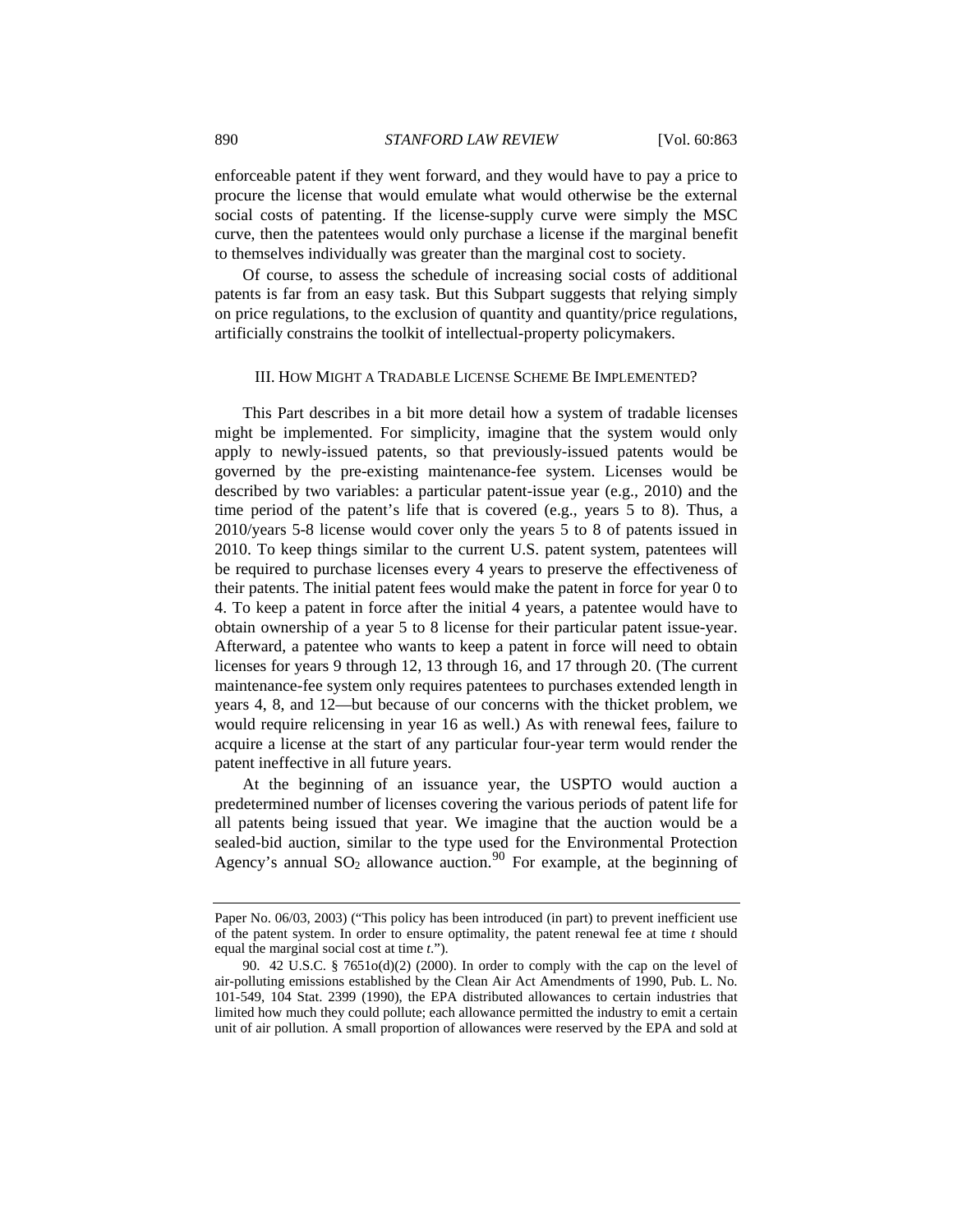2010, the USPTO would issue a certain number of 2010/5 licenses (granting protection for patents issued in 2010 for years 5 to 8 of the patent's life), a smaller number of 2010/9 licenses, an even smaller number of 2010/13 licenses, and a yet smaller number of 2010/17 licenses. The decreasing supply of licenses for each patent cohort suggests a kind of musical chairs in which some of the potentially enforceable patents will necessarily become unenforceable.

Anyone would be able to buy these licenses initially, and the licenses would be freely alienable in a secondary market. The official owner of record would be maintained by the USPTO. There would be no requirement that owners be patentees of patents issued in the relevant year. But if an owner wanted to use a license to make a particular patent enforceable for a particular time period, the owner would have to designate to the USPTO a particular license as applying to a particular patent.

In the last twenty years, the number of patents issued by the USPTO has been increasing at about a 4.6% rate. In 2000, the USPTO issued 157,495 utility patents. To replicate the same decay in enforceability that is occurring under the current system of maintenance fees, we might initially issue:

|                           | 2010/5  | 2010/9 | 2010/13 | 2010/17 |
|---------------------------|---------|--------|---------|---------|
| No. of auctioned licenses | 132,000 | 99,000 | 73,000  | 56,000  |

The first three figures are taken by looking at the rate of patent expiration that occurred in  $1991<sup>91</sup>$  $1991<sup>91</sup>$  $1991<sup>91</sup>$  and applying it (before rounding to the nearest thousand) to the initial level of patenting in 2000 (157,495 patents). The fourth figure for the number of 2010/17 licenses was calculated by continuing the same (geometric) average rate of decay.

Now that we have specified with a bit more particularity how a tradable licensing system would operate (at least) initially, we can say a bit more about the benefits that might accrue under such a system. As we said before, tradable licenses would offer more flexibility than the current system. Patentees could, at the time of patenting, secure all the licenses that they would need to keep

an annual sealed-bid auction. *See generally* Byron Swift, *How Environmental Laws Work: An Analysis of the Utility Sector's Response to Regulation of Nitrogen Oxides and Sulfur Dioxide Under the Clean Air Act*, 14 TUL. ENVTL. L.J. 309 (2001). The precise mechanism of the  $SO<sub>2</sub>$  auction has been described in the following way:

Interested parties submit bids indicating the number of allowances they seek to purchase and the price they are willing to pay. The Chicago Board of Trade [which the EPA has designated to run the auction] determines the price that would lead to the sale of all the available allowances. All bids at or above that price are then accepted, with each successful bidder paying the amount it bid.

<span id="page-28-0"></span>Jonathan Remy Nash & Richard L. Revesz, *Markets and Geography: Designing Marketable Permit Schemes to Control Local and Regional Pollutants*, 28 ECOLOGY L.Q. 569, 658 (2001).

<sup>91.</sup> *See* Moore, *supra* note 57, at 1527-31.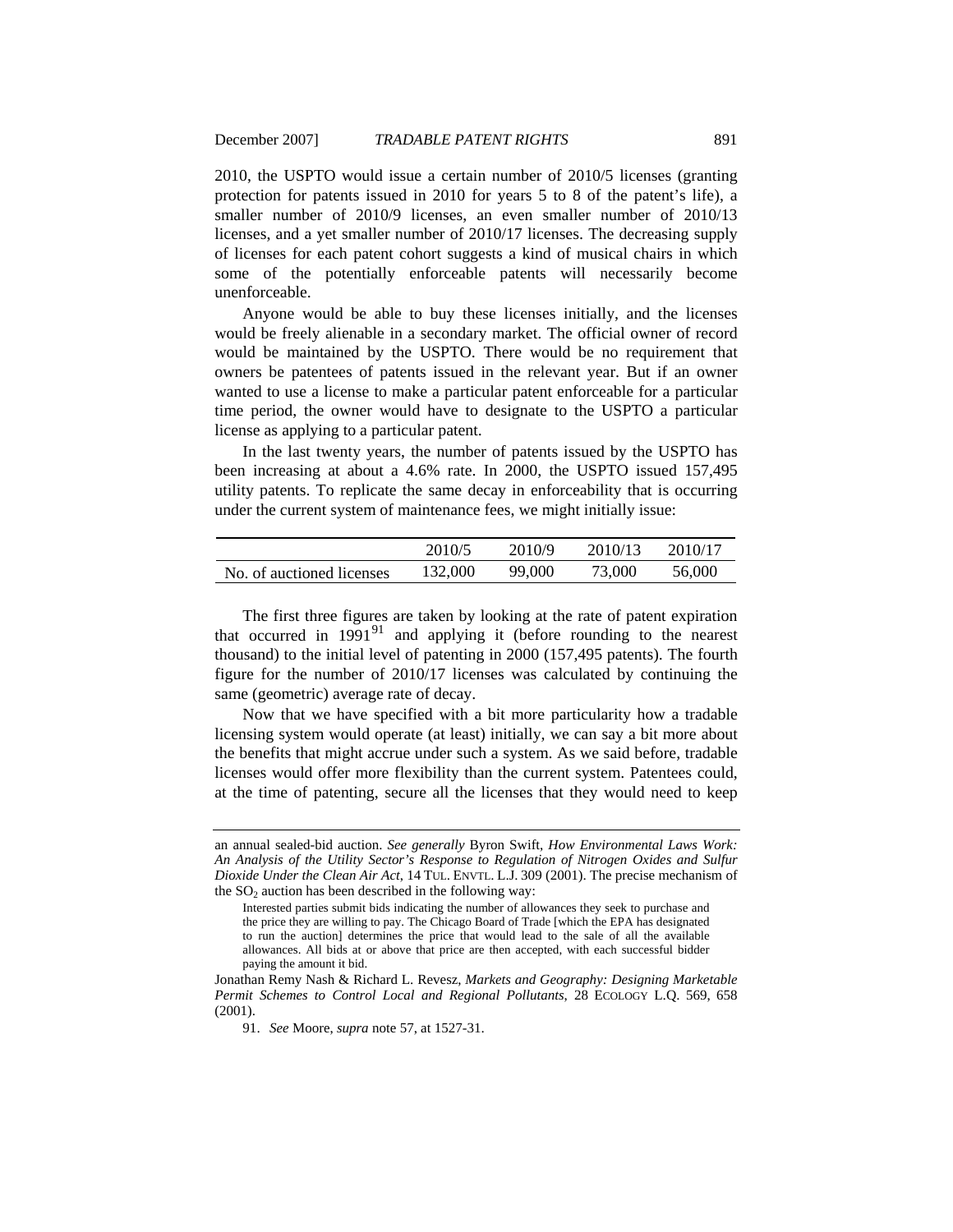their patent in force for the full twenty-year term. This could, in a small way, save on the current transaction cost of having to remember to pay your maintenance fee. Alternatively, patentees could wait and see if the value of their patent and the value of the licenses in the secondary market make continued enforcement worthwhile. Tradable licenses let assets flow to the highest valuers—in sharp contrast to maintenance fees, which are not tradable. Thus, a system that simply tried to replicate the rate of expiration under the current maintenance-fee system might be more efficient.

But we think that even more gains in efficiency can be achieved by gradually increasing the amount of weeding that takes place. And here the annual growth rate in issuing patents of about 5% comes to our aid. Simply maintaining any fixed level of issued licensing will gradually become more and more restrictive as the number of newly-issued patents increases. We need to consider how much more we should let the rate of licensing bind before it should adjust to accommodate the growing rate of patenting.

Quantitatively tailoring the patent system is the Herculean burden. Ever since Nordhaus,  $92$  economists have been able to produce theories about, but precious few numbers on, the optimal length (or breadth) of patents. In theory, we know we want to weed until the marginal cost of a license equals the marginal social cost of patenting, but we do not yet know how to measure the marginal social cost.<sup>[93](#page-29-1)</sup> A scheme of tradable licenses, however, gives us more information about the marginal patent. The USPTO will get to see the market price for the fifth, ninth, thirteenth, and seventeenth year licenses for each cohort. The license prices themselves (both in the auction and in the secondary market) will provide some information about what kinds of inventions are being deterred. For example, if the year five license price rises to seven figures, we are probably weeding too much because patentees will not find it

<span id="page-29-0"></span><sup>92.</sup> WILLIAM D. NORDHAUS, INVENTION, GROWTH, AND WELFARE: A THEORETICAL TREATMENT OF TECHNOLOGICAL CHANGE (1969) (discussing the optimal patent system). For subsequent studies of the issue of patent scope, see, for example, Howard F. Chang, *Patent Scope, Antitrust Policy, and Cumulative Innovation*, 26 RAND J. ECON. 34 (1995); Julie E. Cohen & Mark A. Lemley, *Patent Scope and Innovation in the Software Industry*, 89 CAL. L. REV. 1 (2001); Richard Gilbert & Carl Shapiro, *Optimal Patent Length and Breadth*, 21 RAND J. ECON. 106 (1990); Hugo A. Hopenhayn & Matthew F. Mitchell, *Innovation Variety and Patent Breadth*, 32 RAND J. ECON. 152 (2001); Paul Klemperer, *How Broad Should the Scope of Patent Protection Be?*, 21 RAND J. ECON. 113 (1990); Robert P. Merges & Richard R. Nelson, *On the Complex Economics of Patent Scope*, 90 COLUM. L. REV. 839 (1990).

<span id="page-29-1"></span><sup>93.</sup> *See, e.g.*, FRITZ MACHLUP, SUBCOMM. ON PATENTS, TRADEMARKS, AND COPYRIGHTS OF THE S. COMM. ON THE JUDICIARY, 85th CONG., AN ECONOMIC REVIEW OF THE PATENT SYSTEM 80 (Comm. Print 1958) ("If we did not have a patent system, it would be irresponsible, on the basis of our present knowledge of its economic consequences, to recommend instituting one."); George L. Priest, *What Economists Can Tell Lawyers About Intellectual Property: Comment on Cheung*, *in* 8 RESEARCH IN LAW AND ECONOMICS: THE ECONOMICS OF PATENTS AND COPYRIGHTS 19, 19 (John Palmer & Richard O. Zerbe, Jr. eds., 1986) ("The ratio of empirical demonstration to assumption in [the patent] literature must be very close to zero.").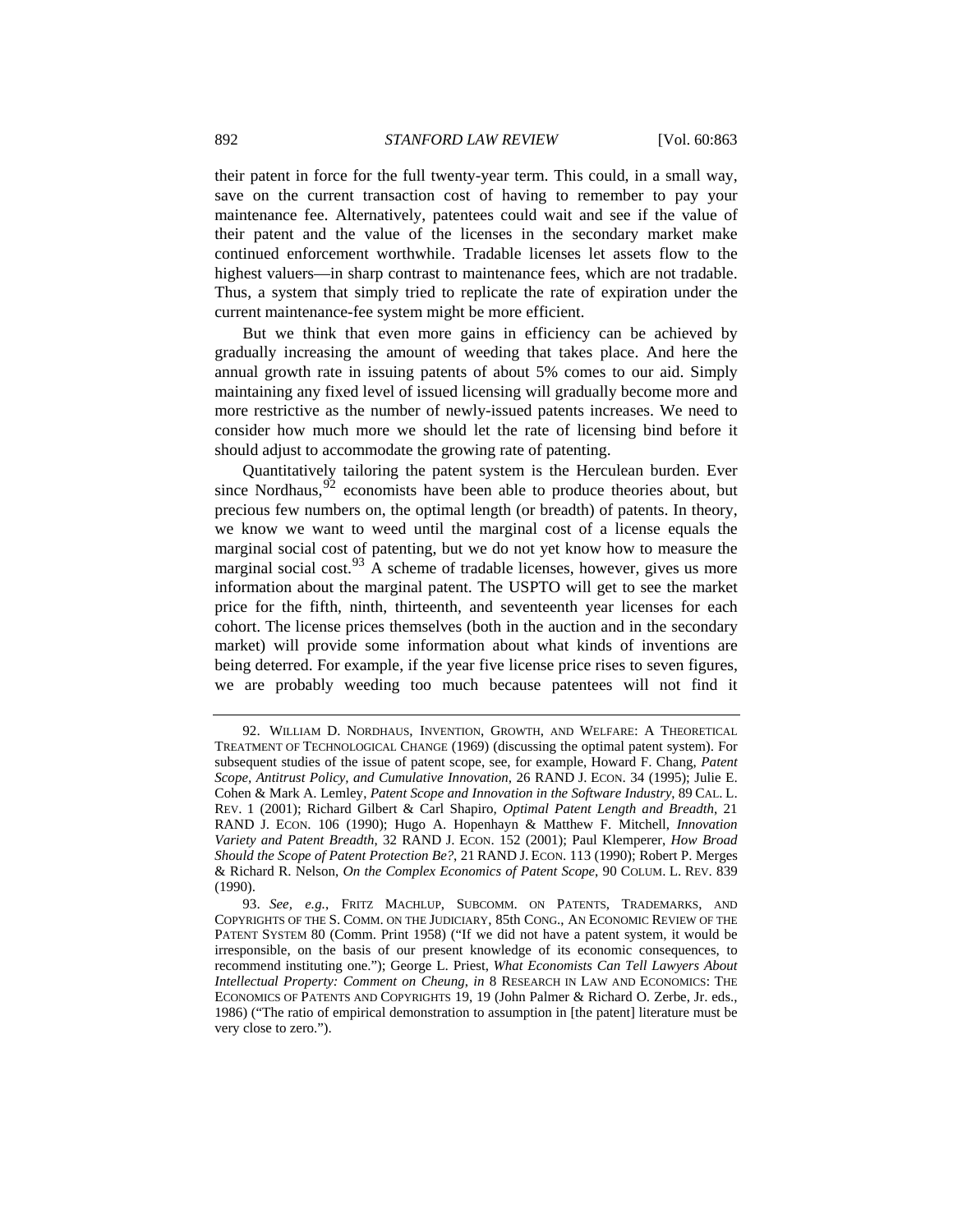<span id="page-30-0"></span>worthwhile to invent many useful things if they expect to pay more than a million dollars to keep their inventions alive after just four years. But beyond just the price information, the USPTO will be able to observe the identity of patents that are not extended. If the owners of socially valuable patents do not find it worthwhile to extend their patents' lives, policymakers should worry about whether similar future inventions will even come into being.

Finally, a word is in order about the possibility that non-patent owners will purchase the licenses solely for the purpose of reducing the number of patents that can be legally enforced. Remember that, under our scheme, the USPTO places no requirement that licenses purchasers be patent owners at the time of purchase or that they use the licenses to make actual patents enforceable. This means that Larry Lessig or the Free Software Foundation might purchase licenses just to expand the intellectual commons. Just as third graders and other environmentalists sometimes purchase  $SO<sub>2</sub>$  licenses to "park" them and reduce the amount of pollution, intellectual property communitarians would be free to purchase patent licenses so as to exacerbate the musical chairs shortage.

This is, all in all, a good thing. Such "parking" not only democratizes the effective supply of patent enforcement—it also increases efficiency. If a third grade class believes that it values a 2020/5 license more than the marginal patent owner, then efficiency is enhanced by letting the license flow to the highest valuer.

On the other hand, efficiency would not be enhanced if the end users of a patented product purchased a license only so that the particular patentee would not be able to enforce its patent, charge the end user, and thereby earn a return on its innovative effort. But it should be emphasized that the licenses are not tied to particular patents, so an end user would not be able to purchase the right to stop a particular patentee from charging a monopoly price unless she purchased all the available licenses for that patent-issuance year. Such an undergoing would, of course, be a prohibitively expensive means for an end user to protect herself from a patentee's monopoly pricing. More generally, we believe that, as with other broadly available commodities, "cornering the market" risks are low. But they could be handled with regulations that parallel the market-manipulation prohibitions of the security markets.

# **CONCLUSION**

In this Article, we explored how price- and quantity-based regulation of patents may help overcome patent thickets and clear the path for future innovation. The main innovation of the Article itself was to introduce the option of tradable patent rights as a policy tool for combating overpatenting. Admittedly, the analysis leaves many important questions open. Should we weed progressively more over the life of a patent cohort, or should we weed more assiduously at the beginning of a cohort's life? Should we weed with price, quantities, or some combination of prices and quantities? Can price or